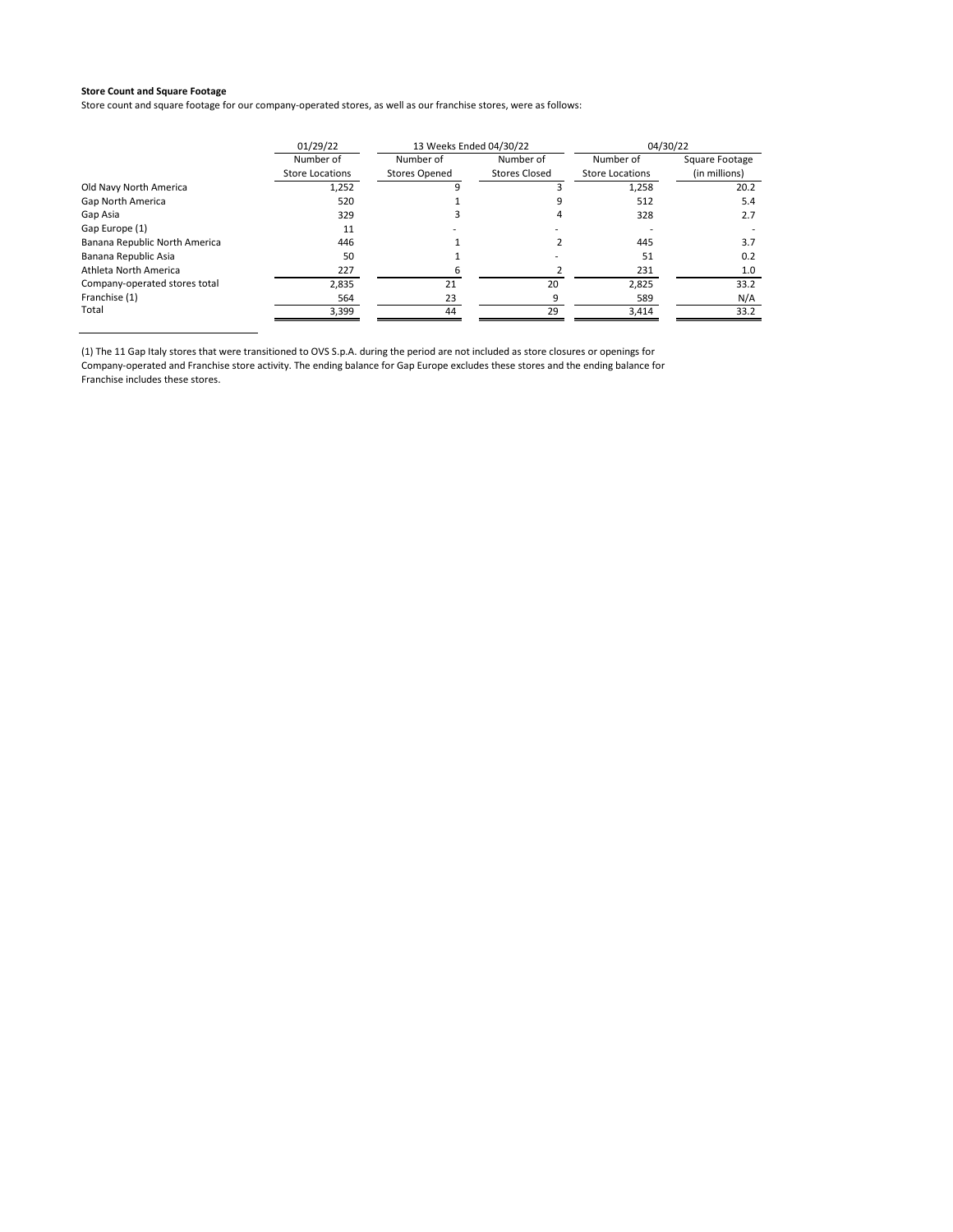Store count and square footage for our company-operated stores, as well as our franchise stores, were as follows:

|                                  | 01/30/21        | 52 Weeks Ended 01/29/22 |                      | 01/29/22        |                |
|----------------------------------|-----------------|-------------------------|----------------------|-----------------|----------------|
|                                  | Number of       | Number of               | Number of            | Number of       | Square Footage |
|                                  | Store Locations | <b>Stores Opened</b>    | <b>Stores Closed</b> | Store Locations | (in millions)  |
| Old Navy North America           | 1,220           | 44                      | 12                   | 1,252           | 20.1           |
| Gap North America                | 556             |                         | 38                   | 520             | 5.5            |
| Gap Asia                         | 340             | 12                      | 23                   | 329             | 2.8            |
| Gap Europe (2)                   | 117             |                         | 86                   | 11              | 0.1            |
| Banana Republic North America    | 471             |                         | 27                   | 446             | 3.7            |
| Banana Republic Asia             | 47              | 6                       |                      | 50              | 0.2            |
| Athleta North America            | 199             | 30                      |                      | 227             | 0.9            |
| Intermix North America (1)       | 31              |                         |                      |                 |                |
| Janie and Jack North America (1) | 119             |                         |                      |                 |                |
| Company-operated stores total    | 3,100           | 97                      | 191                  | 2,835           | 33.3           |
| Franchise (2)                    | 615             | 78                      | 150                  | 564             | N/A            |
| Total                            | 3,715           | 175                     | 341                  | 3,399           | 33.3           |

(1) On April 8, 2021, the Company completed the divestiture of the Janie and Jack brand. On May 21, 2021, the Company completed the divestiture of the Intermix business. The 150 stores divested are not included as store closures or in the ending balance for fiscal 2021.

(2) The 21 Gap France stores that were transitioned to Hermione People & Brands during the period are not included as store closures or openings for Company-operated and Franchise store activity. The ending balance for Gap Europe excludes these stores and the ending balance for Franchise includes these stores.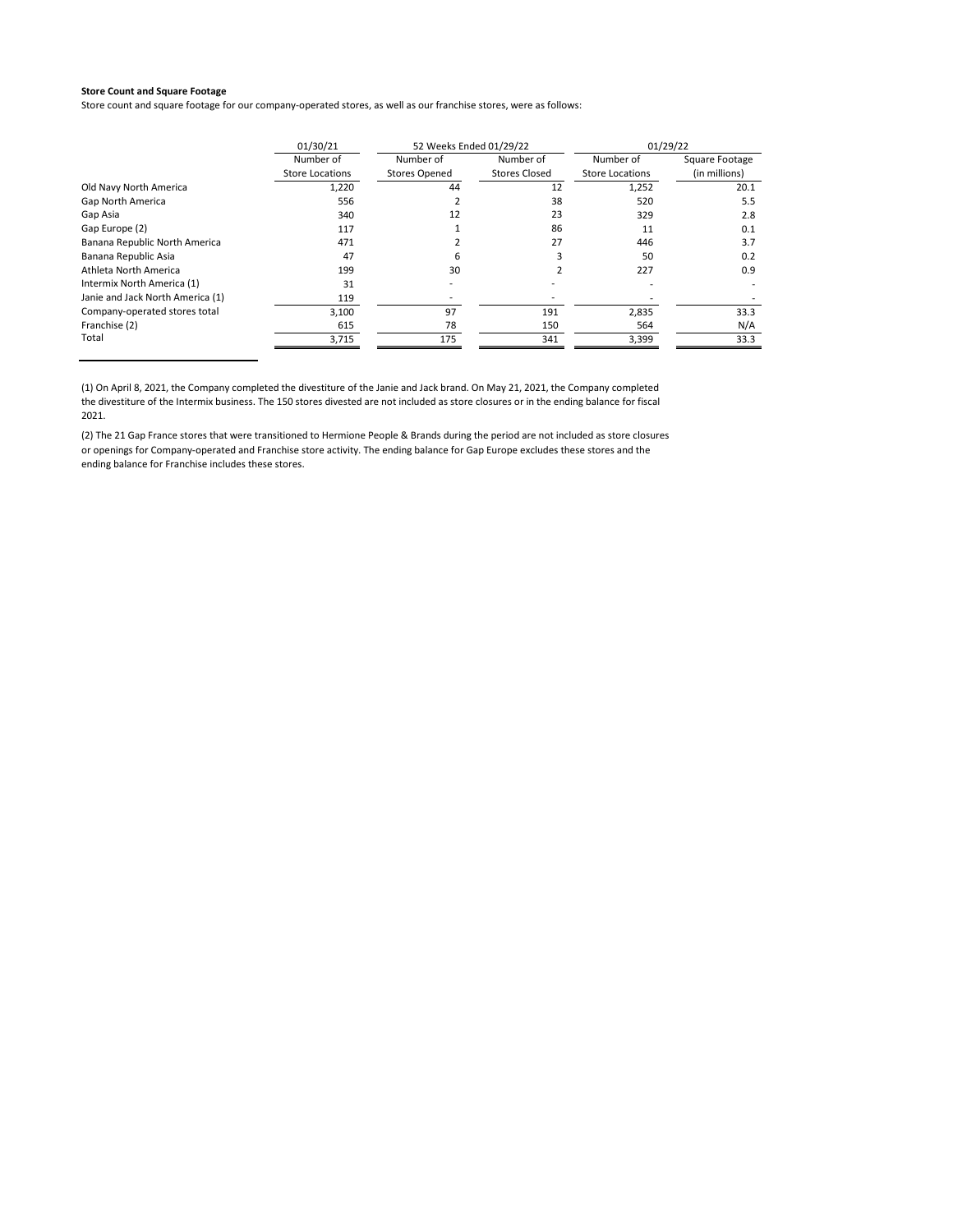Store count and square footage for our company‐operated stores, as well as our franchise stores, were as follows:

|                               | 02/01/20               | 52 Weeks Ended 1/30/2021 |                   | 01/30/21               |                |
|-------------------------------|------------------------|--------------------------|-------------------|------------------------|----------------|
|                               | Number of              | Number of                | Number of         | Number of              | Square Footage |
|                               | <b>Store Locations</b> | <b>Stores Opened</b>     | Stores Closed (1) | <b>Store Locations</b> | (in millions)  |
| Old Navy North America        | 1,207                  | 32                       | 19                | 1,220                  | 19.6           |
| Old Navy Asia                 | 17                     |                          | 17                |                        |                |
| Gap North America             | 675                    |                          | 121               | 556                    | 5.8            |
| Gap Asia                      | 358                    | 16                       | 34                | 340                    | 2.9            |
| Gap Europe                    | 137                    | 4                        | 24                | 117                    | 1.0            |
| Banana Republic North America | 541                    |                          | 73                | 471                    | 4.0            |
| Banana Republic Asia          | 48                     |                          | 6                 | 47                     | 0.2            |
| Athleta North America         | 190                    | 11                       |                   | 199                    | 0.8            |
| Intermix North America        | 33                     |                          |                   | 31                     | 0.1            |
| Janie and Jack North America  | 139                    |                          | 20                | 119                    | 0.2            |
| Company-operated stores total | 3,345                  | 73                       | 318               | 3,100                  | 34.6           |
| Franchise                     | 574                    | 67                       | 26                | 615                    | N/A            |
| Total                         | 3,919                  | 140                      | 344               | 3,715                  | 34.6           |

**(1)** Represents stores permanently closed not stores temporarily closed as a result of COVID‐19.

Note: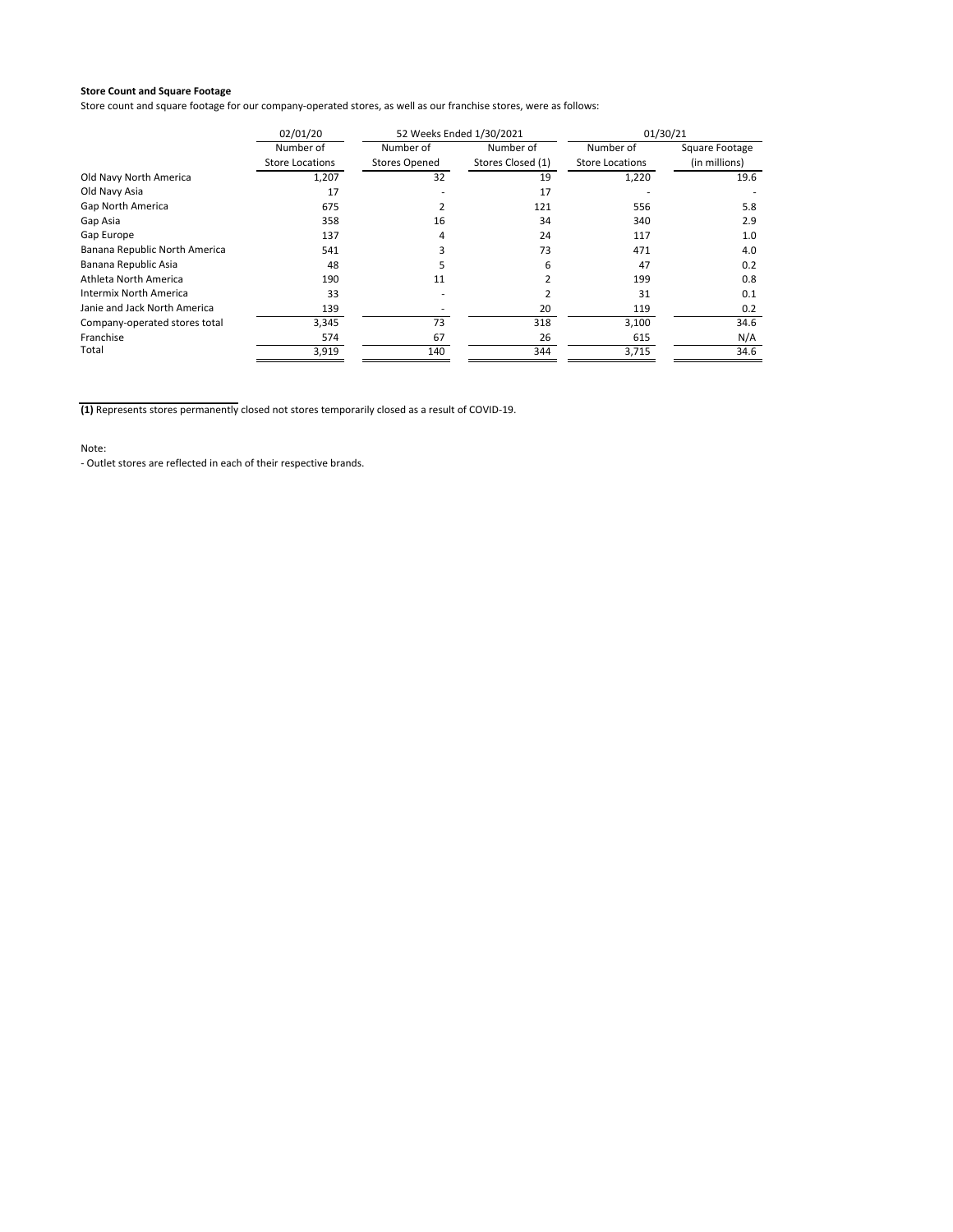Store count and square footage for our company-operated stores, as well as our franchise stores, were as follows

|                                  | 11/2/2019              |                      | Q4 2019              |                 | 2/1/2020       |  |
|----------------------------------|------------------------|----------------------|----------------------|-----------------|----------------|--|
|                                  | Number of              | Number of            | Number of            | Number of       | Square Footage |  |
|                                  | <b>Store Locations</b> | <b>Stores Opened</b> | <b>Stores Closed</b> | Store Locations | (in millions)  |  |
| Old Navy North America           | 1,197                  | 13                   | 3                    | 1,207           | 19.5           |  |
| Old Navy Asia                    | 18                     |                      |                      | 17              | 0.2            |  |
| Gap North America                | 727                    |                      | 53                   | 675             | 7.1            |  |
| Gap Asia                         | 351                    | 15                   | 8                    | 358             | 3.2            |  |
| Gap Europe                       | 143                    |                      |                      | 137             | 1.1            |  |
| Banana Republic North America    | 554                    |                      | 14                   | 541             | 4.6            |  |
| Banana Republic Asia             | 47                     |                      | $\Omega$             | 48              | 0.2            |  |
| Athleta North America            | 185                    |                      |                      | 190             | 0.8            |  |
| Intermix North America           | 35                     |                      |                      | 33              | 0.1            |  |
| Janie and Jack North America (1) | 139                    |                      |                      | 139             | 0.2            |  |
| Company-operated stores total    | 3,396                  | 37                   | 88                   | 3,345           | 37             |  |
| Franchise                        | 542                    | 46                   | 14                   | 574             | N/A            |  |
| Total                            | 3,938                  | 83                   | 102                  | 3,919           | 37             |  |

|                               | 08/03/19               | Q3 2019              |                      | 11/02/19               |                |
|-------------------------------|------------------------|----------------------|----------------------|------------------------|----------------|
|                               | Number of              | Number of            | Number of            | Number of              | Square Footage |
|                               | <b>Store Locations</b> | <b>Stores Opened</b> | <b>Stores Closed</b> | <b>Store Locations</b> | (in millions)  |
| Old Navy North America        | 1,166                  | 32                   |                      | 1,197                  | 19.4           |
| Old Navy Asia                 | 17                     |                      |                      | 18                     | 0.2            |
| Gap North America             | 733                    |                      |                      | 727                    | 7.5            |
| Gap Asia                      | 342                    | 17                   |                      | 351                    | 3.2            |
| Gap Europe                    | 151                    |                      | 10                   | 143                    | 1.2            |
| Banana Republic North America | 554                    |                      |                      | 554                    | 4.7            |
| Banana Republic Asia          | 47                     |                      |                      | 47                     | 0.2            |
| Athleta North America         | 171                    | 14                   |                      | 185                    | 0.8            |
| Intermix North America        | 35                     |                      |                      | 35                     | 0.1            |
| Janie and Jack North America  | 140                    |                      |                      | 139                    | 0.2            |
| Company-operated stores total | 3,356                  | 71                   | 31                   | 3,396                  | 37.5           |
| Franchise                     | 521                    | 28                   |                      | 542                    | N/A            |
| Total                         | 3,877                  | 99                   | 38                   | 3,938                  | 37.5           |

|                               | 05/04/19               | Q2 2019              |                      | 08/03/19        |                |
|-------------------------------|------------------------|----------------------|----------------------|-----------------|----------------|
|                               | Number of              | Number of            | Number of            | Number of       | Square Footage |
|                               | <b>Store Locations</b> | <b>Stores Opened</b> | <b>Stores Closed</b> | Store Locations | (in millions)  |
| Old Navy North America        | 1,144                  | 22                   |                      | 1,166           | 19.0           |
| Old Navy Asia                 | 16                     |                      |                      | 17              | 0.2            |
| Gap North America             | 744                    |                      | 13                   | 733             | 7.6            |
| Gap Asia                      | 338                    | 9                    | 5                    | 342             | 3.1            |
| Gap Europe                    | 152                    |                      |                      | 151             | 1.3            |
| Banana Republic North America | 554                    |                      | 3                    | 554             | 4.7            |
| Banana Republic Asia          | 46                     |                      |                      | 47              | 0.2            |
| Athleta North America         | 165                    | 6                    |                      | 171             | 0.7            |
| Intermix North America        | 36                     |                      |                      | 35              | 0.1            |
| Janie and Jack North America  | 140                    |                      |                      | 140             | 0.2            |
| Company-operated stores total | 3,335                  | 44                   | 23                   | 3,356           | 37.1           |
| Franchise                     | 514                    | 20                   | 13                   | 521             | N/A            |
| Total                         | 3,849                  | 64                   | 36                   | 3,877           | 37.1           |

|                                  | 02/02/19               |                      | 01 2019              |                        | 05/04/19       |  |
|----------------------------------|------------------------|----------------------|----------------------|------------------------|----------------|--|
|                                  | Number of              | Number of            | Number of            | Number of              | Square Footage |  |
|                                  | <b>Store Locations</b> | <b>Stores Opened</b> | <b>Stores Closed</b> | <b>Store Locations</b> | (in millions)  |  |
| Old Navy North America           | 1,139                  | 6                    |                      | 1,144                  | 18.7           |  |
| Old Navy Asia                    | 15                     |                      |                      | 16                     | 0.2            |  |
| Gap North America                | 758                    |                      | 15                   | 744                    | 7.7            |  |
| Gap Asia                         | 332                    | 20                   | 14                   | 338                    | 3.1            |  |
| Gap Europe                       | 152                    |                      |                      | 152                    | 1.2            |  |
| Banana Republic North America    | 556                    |                      | 4                    | 554                    | 4.7            |  |
| Banana Republic Asia             | 45                     |                      |                      | 46                     | 0.2            |  |
| Athleta North America            | 161                    | 4                    |                      | 165                    | 0.7            |  |
| Intermix North America           | 36                     |                      |                      | 36                     | 0.1            |  |
| Janie and Jack North America (1) |                        |                      |                      | 140                    | 0.2            |  |
| Company-operated stores total    | 3,194                  | 37                   | 36                   | 3,335                  | 36.8           |  |
| Franchise                        | 472                    | 46                   | 4                    | 514                    | N/A            |  |
| Total                            | 3,666                  | 83                   | 40                   | 3,849                  | 36.8           |  |

**(1)** On March 4, 2019, we acquired select assets of Gymboree, Inc. related to Janie and Jack. The 140 stores acquired were not included as store openings for fiscal 2019; however, they are included in the ending number of store locations as of November 2, 2019, net of one closure that occurred in the third quarter of fiscal 2019.

### Note: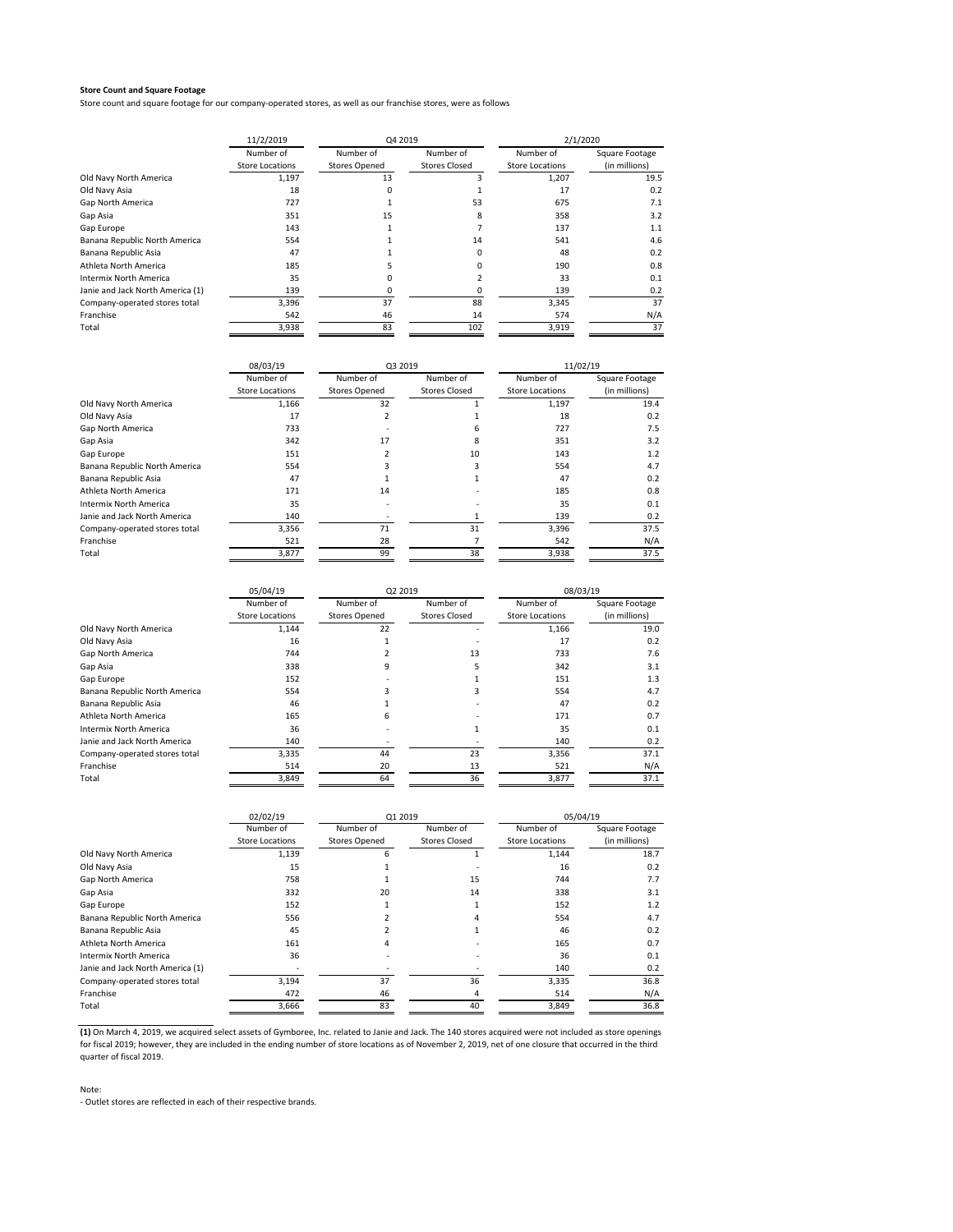Store count and square footage for our company‐operated stores, as well as our franchise stores, were as follows:

|                               | 11/03/18               | Q4 2018              |                      | 02/02/19               |                |
|-------------------------------|------------------------|----------------------|----------------------|------------------------|----------------|
|                               | Number of              | Number of            | Number of            | Number of              | Square Footage |
|                               | <b>Store Locations</b> | <b>Stores Opened</b> | <b>Stores Closed</b> | <b>Store Locations</b> | (in millions)  |
| Old Navy North America        | 1,117                  | 25                   |                      | 1,139                  | 18.6           |
| Old Navy Asia                 | 14                     |                      |                      | 15                     | 0.2            |
| Gap North America             | 798                    |                      | 45                   | 758                    | 7.8            |
| Gap Asia                      | 323                    | 17                   | 8                    | 332                    | 3.1            |
| Gap Europe                    | 154                    |                      |                      | 152                    | 1.3            |
| Banana Republic North America | 574                    |                      | 19                   | 556                    | 4.7            |
| Banana Republic Asia          | 45                     |                      |                      | 45                     | 0.2            |
| Athleta North America         | 157                    | 4                    |                      | 161                    | 0.7            |
| Intermix North America        | 36                     |                      |                      | 36                     | 0.1            |
| Company-operated stores total | 3,218                  | 54                   | 78                   | 3,194                  | 36.7           |
| Franchise                     | 470                    |                      |                      | 472                    | N/A            |
| Total                         | 3,688                  | 60                   | 82                   | 3,666                  | 36.7           |

|                               | 08/04/18               | Q3 2018              |                      | 11/03/18               |                |
|-------------------------------|------------------------|----------------------|----------------------|------------------------|----------------|
|                               | Number of              | Number of            | Number of            | Number of              | Square Footage |
|                               | <b>Store Locations</b> | <b>Stores Opened</b> | <b>Stores Closed</b> | <b>Store Locations</b> | (in millions)  |
| Old Navy North America        | 1,094                  | 24                   |                      | 1,117                  | 18.4           |
| Old Navy Asia                 | 14                     |                      |                      | 14                     | 0.2            |
| Gap North America             | 800                    |                      |                      | 798                    | 8.2            |
| Gap Asia                      | 319                    | 8                    |                      | 323                    | 3.1            |
| Gap Europe                    | 155                    |                      |                      | 154                    | 1.3            |
| Banana Republic North America | 570                    |                      |                      | 574                    | 4.8            |
| Banana Republic Asia          | 44                     |                      |                      | 45                     | 0.2            |
| Athleta North America         | 154                    |                      |                      | 157                    | 0.6            |
| <b>Intermix North America</b> | 37                     |                      |                      | 36                     | 0.1            |
| Company-operated stores total | 3,187                  | 49                   | 18                   | 3,218                  | 36.9           |
| Franchise                     | 439                    | 37                   |                      | 470                    | N/A            |
| Total                         | 3,626                  | 86                   | 24                   | 3,688                  | 36.9           |

|                               | 05/05/18               | Q2 2018              |                      | 08/04/18               |                |
|-------------------------------|------------------------|----------------------|----------------------|------------------------|----------------|
|                               | Number of              | Number of            | Number of            | Number of              | Square Footage |
|                               | <b>Store Locations</b> | <b>Stores Opened</b> | <b>Stores Closed</b> | <b>Store Locations</b> | (in millions)  |
| Old Navy North America        | 1,074                  | 21                   |                      | 1,094                  | 18.1           |
| Old Navy Asia                 | 14                     |                      |                      | 14                     | 0.2            |
| Gap North America             | 806                    |                      |                      | 800                    | 8.2            |
| Gap Asia                      | 320                    |                      |                      | 319                    | 3.1            |
| Gap Europe                    | 155                    |                      |                      | 155                    | 1.3            |
| Banana Republic North America | 572                    |                      | 4                    | 570                    | 4.8            |
| Banana Republic Asia          | 45                     |                      |                      | 44                     | 0.2            |
| Athleta North America         | 147                    |                      |                      | 154                    | 0.6            |
| Intermix North America        | 38                     |                      |                      | 37                     | 0.1            |
| Company-operated stores total | 3,171                  | 34                   | 18                   | 3,187                  | 36.6           |
| Franchise                     | 446                    | 11                   | 18                   | 439                    | N/A            |
| Total                         | 3,617                  | 45                   | 36                   | 3,626                  | 36.6           |

|                               | 02/03/18               |                      | Q1 2018              |                        | 05/05/18       |  |
|-------------------------------|------------------------|----------------------|----------------------|------------------------|----------------|--|
|                               | Number of              | Number of            | Number of            | Number of              | Square Footage |  |
|                               | <b>Store Locations</b> | <b>Stores Opened</b> | <b>Stores Closed</b> | <b>Store Locations</b> | (in millions)  |  |
| Old Navy North America        | 1,066                  | 9                    |                      | 1,074                  | 17.8           |  |
| Old Navy Asia                 | 14                     |                      |                      | 14                     | 0.2            |  |
| Gap North America             | 810                    |                      |                      | 806                    | 8.4            |  |
| Gap Asia                      | 313                    | 8                    |                      | 320                    | 3.1            |  |
| Gap Europe                    | 155                    |                      |                      | 155                    | 1.3            |  |
| Banana Republic North America | 576                    |                      |                      | 572                    | 4.8            |  |
| Banana Republic Asia          | 45                     |                      |                      | 45                     | 0.2            |  |
| Athleta North America         | 148                    |                      |                      | 147                    | 0.6            |  |
| Intermix North America        | 38                     |                      |                      | 38                     | 0.1            |  |
| Company-operated stores total | 3,165                  | 26                   | 20                   | 3,171                  | 36.5           |  |
| Franchise                     | 429                    | 36                   | 19                   | 446                    | N/A            |  |
| Total                         | 3,594                  | 62                   | 39                   | 3,617                  | 36.5           |  |

Note: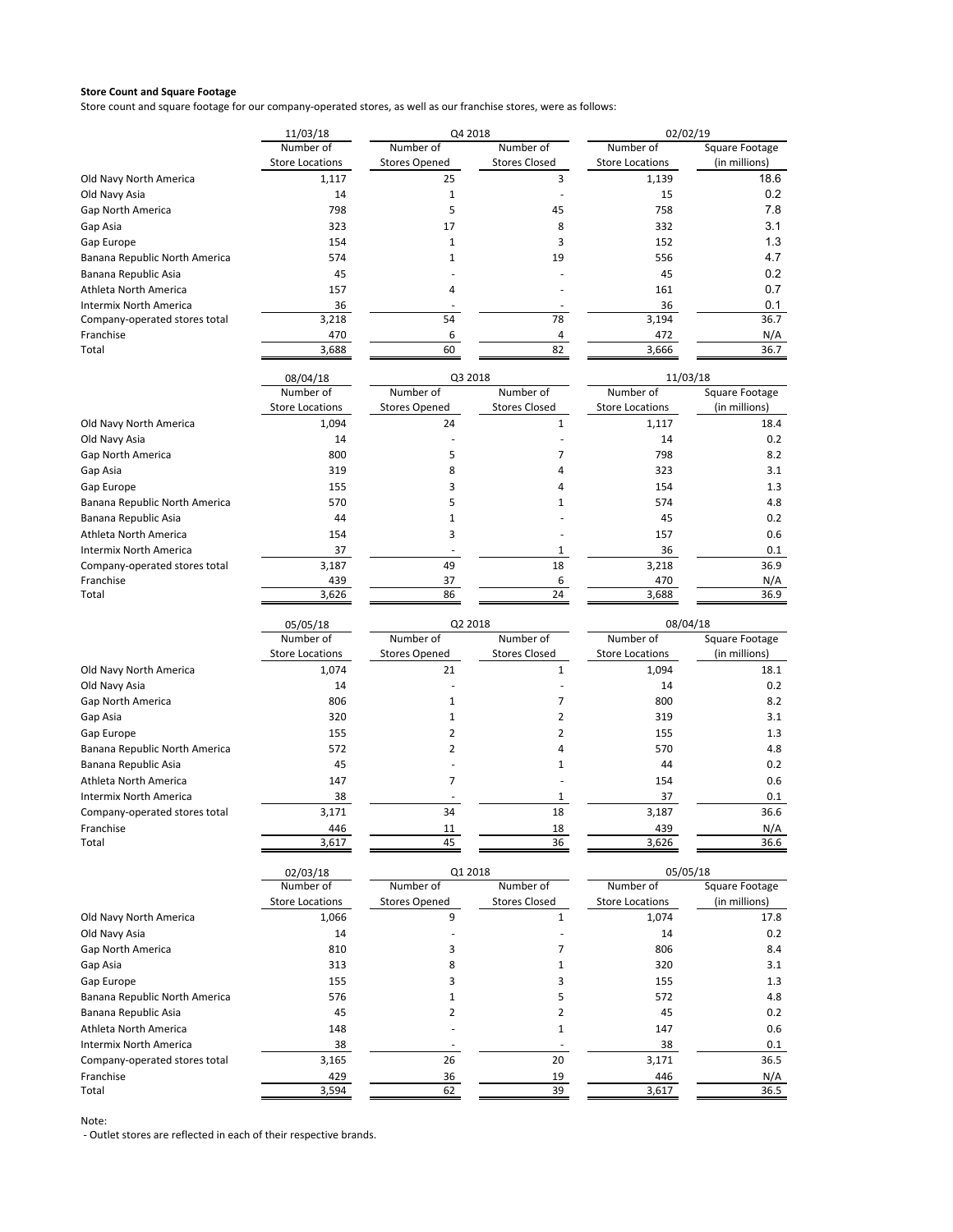Store count and square footage for our company‐operated stores, as well as our franchise stores, were as follows:

|                               | 10/28/17                      | Q4 2017                                |                            | 02/03/18                      |                      |  |
|-------------------------------|-------------------------------|----------------------------------------|----------------------------|-------------------------------|----------------------|--|
|                               | Number of                     | Number of                              | Number of                  | Number of                     | Square Footage       |  |
|                               | <b>Store Locations</b><br>835 | <b>Stores Opened</b><br>$\overline{2}$ | <b>Stores Closed</b><br>27 | <b>Store Locations</b><br>810 | (in millions)<br>8.4 |  |
| Gap North America<br>Gap Asia | 309                           | 28                                     | 24                         | 313                           | 3.0                  |  |
| Gap Europe                    | 157                           | $\mathbf{1}$                           | 3                          | 155                           | 1.3                  |  |
| Old Navy North America        | 1,057                         | 12                                     | 3                          | 1,066                         | 17.7                 |  |
| Old Navy Asia                 | 13                            | $\mathbf{1}$                           |                            | 14                            | 0.2                  |  |
| Banana Republic North America | 596                           | $\mathbf{1}$                           | 21                         | 576                           | 4.9                  |  |
| Banana Republic Asia          | 48                            |                                        | 3                          | 45                            | 0.2                  |  |
| Athleta North America         | 140                           | 8                                      |                            | 148                           | 0.6                  |  |
| <b>Intermix North America</b> | 38                            |                                        |                            | 38                            | 0.1                  |  |
| Company-operated stores total | 3.193                         | 53                                     | 81                         | 3,165                         | 36.4                 |  |
| Franchise<br>Total            | 446<br>3,639                  | 3<br>56                                | 20<br>101                  | 429<br>3,594                  | N/A<br>36.4          |  |
|                               |                               |                                        |                            |                               |                      |  |
|                               | 07/29/17                      | Q3 2017                                |                            | 10/28/17                      |                      |  |
|                               | Number of                     | Number of                              | Number of                  | Number of                     | Square Footage       |  |
|                               | <b>Store Locations</b>        | <b>Stores Opened</b>                   | <b>Stores Closed</b>       | <b>Store Locations</b>        | (in millions)        |  |
| Gap North America             | 834                           | 3                                      | $\overline{2}$             | 835                           | 8.6                  |  |
| Gap Asia                      | 305                           | 21                                     | 17                         | 309                           | 3.0                  |  |
| Gap Europe                    | 159                           | $\overline{2}$                         | 4                          | 157                           | 1.3                  |  |
| Old Navy North America        | 1,051                         | $\overline{7}$                         | 1                          | 1,057                         | 17.6                 |  |
| Old Navy Asia                 | 13                            |                                        |                            | 13                            | 0.2                  |  |
| Banana Republic North America | 596                           | 1                                      | 1                          | 596                           | 5.0                  |  |
| Banana Republic Asia          | 48                            |                                        |                            | 48                            | 0.2                  |  |
| Athleta North America         | 133                           | 7                                      |                            | 140                           | 0.6                  |  |
| Intermix North America        | 40                            |                                        | 2                          | 38                            | 0.1                  |  |
| Company-operated stores total | 3,179                         | 41                                     | 27                         | 3,193                         | 36.6                 |  |
| Franchise                     | 463                           | 9                                      | 26                         | 446                           | N/A                  |  |
| Total                         | 3,642                         | 50                                     | 53                         | 3,639                         | 36.6                 |  |
|                               |                               |                                        |                            |                               |                      |  |
|                               | 04/29/17                      | Q2 2017                                |                            | 07/29/17                      |                      |  |
|                               | Number of                     | Number of                              | Number of                  | Number of                     | Square Footage       |  |
|                               | <b>Store Locations</b>        | <b>Stores Opened</b>                   | <b>Stores Closed</b>       | <b>Store Locations</b>        | (in millions)        |  |
| Gap North America             | 835                           | 3                                      | 4                          | 834                           | 8.6                  |  |
| Gap Asia                      | 307                           | $\mathbf{1}$                           | 3                          | 305                           | 2.9                  |  |
| Gap Europe                    | 163                           |                                        | 4                          | 159                           | 1.4                  |  |
| Old Navy North America        | 1,047                         | 8                                      | 4                          | 1,051                         | 17.5                 |  |
| Old Navy Asia                 | 13                            |                                        |                            | 13                            | 0.2                  |  |
| Banana Republic North America | 597                           | 3                                      | 4                          | 596                           | 5.0                  |  |
| Banana Republic Asia          | 49                            |                                        | 1                          | 48                            | 0.2                  |  |
| Athleta North America         | 133                           |                                        |                            | 133                           | 0.6                  |  |
| <b>Intermix North America</b> | 42                            |                                        | 2                          | 40                            | 0.1                  |  |
| Company-operated stores total | 3,186                         | 15                                     | 22                         | 3,179                         | 36.5                 |  |
| Franchise                     | 466                           | 7                                      | 10                         | 463                           | N/A                  |  |
| Total                         | 3,652                         | 22                                     | 32                         | 3,642                         | 36.5                 |  |
|                               |                               |                                        |                            |                               |                      |  |
|                               | 01/28/17                      | Q1 2017                                |                            | 04/29/17                      |                      |  |
|                               | Number of                     | Number of                              | Number of                  | Number of                     | Square Footage       |  |
|                               | <b>Store Locations</b>        | <b>Stores Opened</b>                   | <b>Stores Closed</b>       | <b>Store Locations</b>        | (in millions)        |  |
| Gap North America             | 844                           |                                        | 9                          | 835                           | 8.6                  |  |
| Gap Asia                      | 311                           | $\overline{2}$                         | 6                          | 307                           | 2.9                  |  |
| Gap Europe                    | 164                           |                                        | 1                          | 163                           | 1.4                  |  |
| Old Navy North America        | 1,043                         | 5                                      | 1                          | 1,047                         | 17.5                 |  |
| Old Navy Asia                 | 13                            |                                        |                            | 13                            | 0.2                  |  |
| Banana Republic North America | 601                           |                                        | 4                          | 597                           | 5.0                  |  |
| Banana Republic Asia          | 48                            | $\mathbf{1}$                           |                            | 49                            | 0.2                  |  |
| Banana Republic Europe        | $1\,$                         |                                        | 1                          |                               |                      |  |
| Athleta North America         | 132                           | $\mathbf{1}$                           |                            | 133                           | 0.6                  |  |
| <b>Intermix North America</b> | 43                            | $\sim$                                 |                            | 42                            | 0.1                  |  |
|                               |                               |                                        | 1                          |                               |                      |  |
| Company-operated stores total | 3,200                         | 9                                      | 23                         | 3,186                         | 36.5                 |  |
| Franchise                     | 459                           | 15                                     | 8                          | 466                           | N/A                  |  |
| Total                         | 3,659                         | 24                                     | 31                         | 3,652                         | 36.5                 |  |

Note: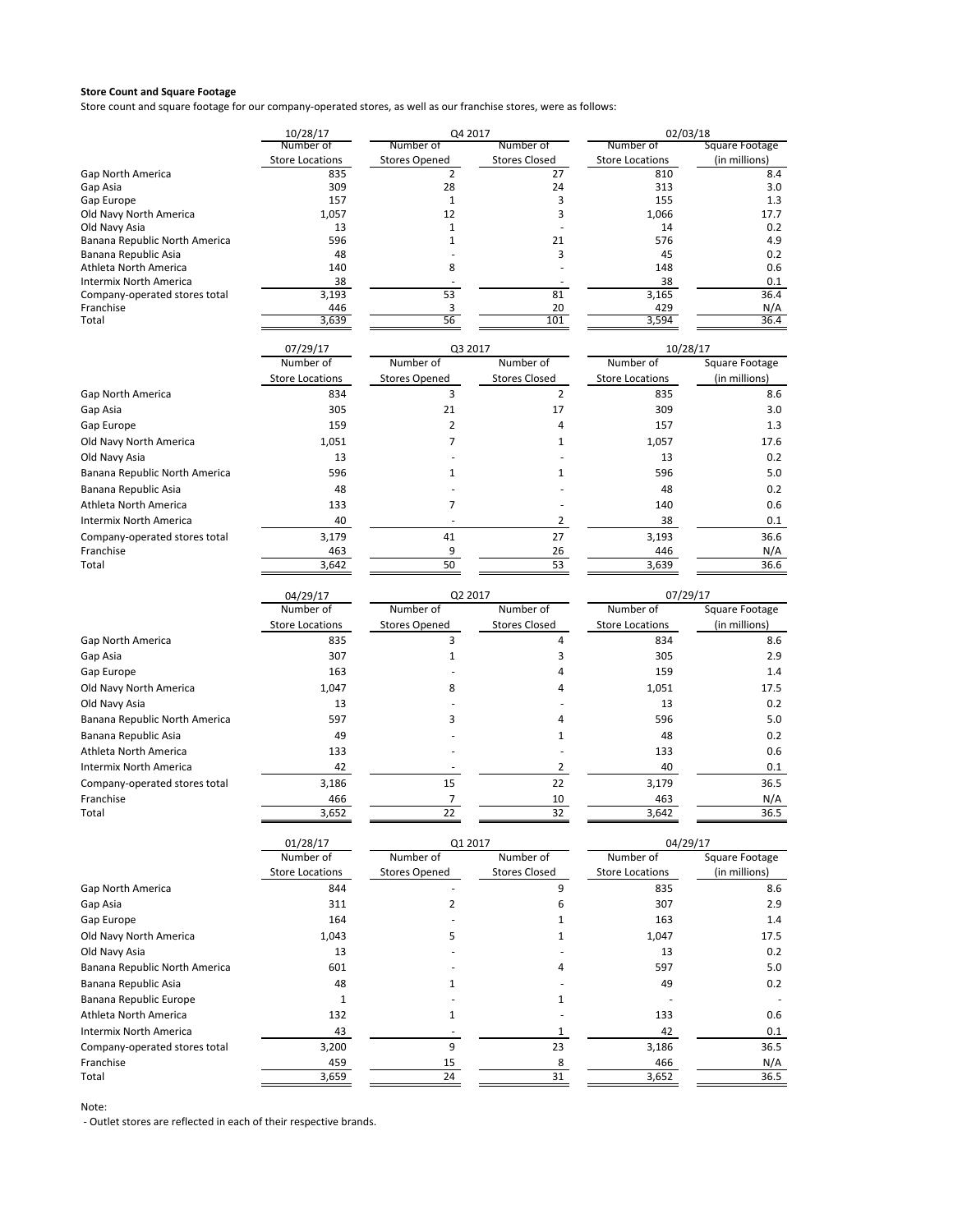Store count and square footage for our company‐operated stores, as well as our franchise stores, were as follows:

|                                                        | 10/29/16<br>Number of         | Q4 2016              |                      | 01/28/17               |                |  |  |
|--------------------------------------------------------|-------------------------------|----------------------|----------------------|------------------------|----------------|--|--|
|                                                        |                               | Number of            | Number of            | Number of              | Square Footage |  |  |
|                                                        | <b>Store Locations</b>        | <b>Stores Opened</b> | <b>Stores Closed</b> | <b>Store Locations</b> | (in millions)  |  |  |
| <b>Gap North America</b>                               | 858                           | 3                    | 17                   | 844                    | 8.8            |  |  |
| Gap Asia<br>Gap Europe                                 | 315<br>166                    | 9<br>1               | 13<br>3              | 311<br>164             | 3.0<br>1.4     |  |  |
| Old Navy North America                                 | 1.039                         | 8                    | 4                    | 1,043                  | 17.4           |  |  |
| Old Navy Asia                                          | 60                            |                      | 47                   | 13                     | 0.2            |  |  |
| Banana Republic North America                          | 612                           | 2                    | 13                   | 601                    | 5.0            |  |  |
| Banana Republic Asia                                   | 49                            |                      | 1                    | 48                     | 0.2            |  |  |
| Banana Republic Europe                                 | 10                            |                      | 9                    | 1                      |                |  |  |
| Athleta North America<br><b>Intermix North America</b> | 130<br>42                     | 2<br>1               |                      | 132<br>43              | 0.6<br>0.1     |  |  |
| Company-operated stores total                          | 3,281                         | 26                   | 107                  | 3,200                  | 36.7           |  |  |
| Franchise                                              | 461                           | 4                    | 6                    | 459                    | N/A            |  |  |
| Total                                                  | 3,742                         | 30                   | 113                  | 3,659                  | 36.7           |  |  |
|                                                        |                               |                      |                      |                        |                |  |  |
|                                                        | 07/30/16                      | Q3 2016              |                      | 10/29/16               |                |  |  |
|                                                        | Number of                     | Number of            | Number of            | Number of              | Square Footage |  |  |
|                                                        | <b>Store Locations</b>        | <b>Stores Opened</b> | <b>Stores Closed</b> | <b>Store Locations</b> | (in millions)  |  |  |
| Gap North America                                      | 856                           | 6                    | 4                    | 858                    | 9.0            |  |  |
| Gap Asia                                               | 314                           | 7                    | 6                    | 315                    | 3.0            |  |  |
| Gap Europe                                             | 167                           | ÷.                   | 1                    | 166                    | 1.4            |  |  |
| Old Navy North America                                 | 1,032                         | 11                   | 4                    | 1,039                  | 17.4           |  |  |
| Old Navy Asia                                          | 69                            | 1                    | 10                   | 60                     | 0.9            |  |  |
| Banana Republic North America                          | 609                           | 5                    | $\overline{2}$       | 612                    | 5.1            |  |  |
| Banana Republic Asia                                   | 50                            |                      | 1                    | 49                     | 0.2            |  |  |
| Banana Republic Europe                                 | 10                            |                      |                      | 10                     | 0.1            |  |  |
| Athleta North America                                  | 126                           | 4                    |                      | 130                    | 0.5            |  |  |
| Intermix North America                                 | 40                            | 2                    |                      | 42                     | 0.1            |  |  |
| Company-operated stores total                          | 3,273                         | 36                   | 28                   | 3,281                  | 37.7           |  |  |
| Franchise                                              | 457                           | 17                   | 13                   | 461                    | N/A            |  |  |
| Total                                                  | 3,730                         | 53                   | 41                   | 3,742                  | 37.7           |  |  |
|                                                        | 07/30/16                      |                      |                      |                        |                |  |  |
|                                                        | 04/30/16                      | Q2 2016              |                      |                        |                |  |  |
|                                                        | Number of                     | Number of            | Number of            | Number of              | Square Footage |  |  |
|                                                        | <b>Store Locations</b>        | <b>Stores Opened</b> | <b>Stores Closed</b> | <b>Store Locations</b> | (in millions)  |  |  |
| Gap North America                                      | 862                           | 3                    | 9                    | 856                    | 8.9            |  |  |
| Gap Asia                                               | 312                           | 4                    | $\overline{2}$       | 314                    | 3.1            |  |  |
| Gap Europe                                             | 173                           |                      | 6                    | 167                    | 1.4            |  |  |
| Old Navy North America                                 | 1,029                         | 6                    | 3                    | 1,032                  | 17.4           |  |  |
| Old Navy Asia                                          | 69                            |                      |                      | 69                     | 1.0            |  |  |
| Banana Republic North America                          | 607                           | 2                    |                      | 609                    | 5.1            |  |  |
| Banana Republic Asia                                   | 51                            |                      | 1                    | 50                     | 0.2            |  |  |
| Banana Republic Europe                                 | 10                            |                      |                      | 10                     | 0.1            |  |  |
| Athleta North America                                  | 122                           | 4                    |                      | 126                    | 0.5            |  |  |
| Intermix North America                                 | 41                            |                      | 1                    | 40                     | 0.1            |  |  |
| Company-operated stores total                          | 3,276                         | 19                   | 22                   | 3,273                  | 37.8           |  |  |
| Franchise                                              | 451                           |                      | 8                    | 457                    | N/A            |  |  |
| Total                                                  | 3,727                         | 33                   | 30                   | 3,730                  | 37.8           |  |  |
|                                                        |                               |                      |                      |                        |                |  |  |
|                                                        | 01/30/16<br>Number of         | Q1 2016<br>Number of | Number of            | 04/30/16<br>Number of  | Square Footage |  |  |
|                                                        |                               | <b>Stores Opened</b> | <b>Stores Closed</b> | <b>Store Locations</b> | (in millions)  |  |  |
| Gap North America                                      | <b>Store Locations</b><br>866 | $\overline{2}$       | 6                    | 862                    | 9.0            |  |  |
|                                                        | 305                           | 7                    |                      | 312                    |                |  |  |
| Gap Asia<br>Gap Europe                                 | 175                           | 1                    | 3                    | 173                    | 3.1<br>1.4     |  |  |
|                                                        |                               |                      |                      |                        |                |  |  |
| Old Navy North America                                 | 1,030                         | 2                    | 3                    | 1,029                  | 17.3           |  |  |
| Old Navy Asia                                          | 65                            | 4                    |                      | 69                     | 1.0            |  |  |
| Banana Republic North America                          | 612                           |                      | 5                    | 607                    | 5.1            |  |  |
| Banana Republic Asia                                   | 51                            |                      |                      | 51                     | 0.2            |  |  |
| Banana Republic Europe                                 | 10                            |                      |                      | 10                     | 0.1            |  |  |
| Athleta North America                                  | 120                           | 2                    |                      | 122                    | 0.5            |  |  |
| Intermix North America                                 | 41                            |                      |                      | 41                     | 0.1            |  |  |
| Company-operated stores total                          | 3,275                         | 18                   | 17                   | 3,276                  | 37.8           |  |  |
| Franchise                                              | 446                           | 21                   | 16                   | 451                    | N/A            |  |  |
| Total                                                  | 3,721                         | 39                   | 33                   | 3,727                  | 37.8           |  |  |

Note: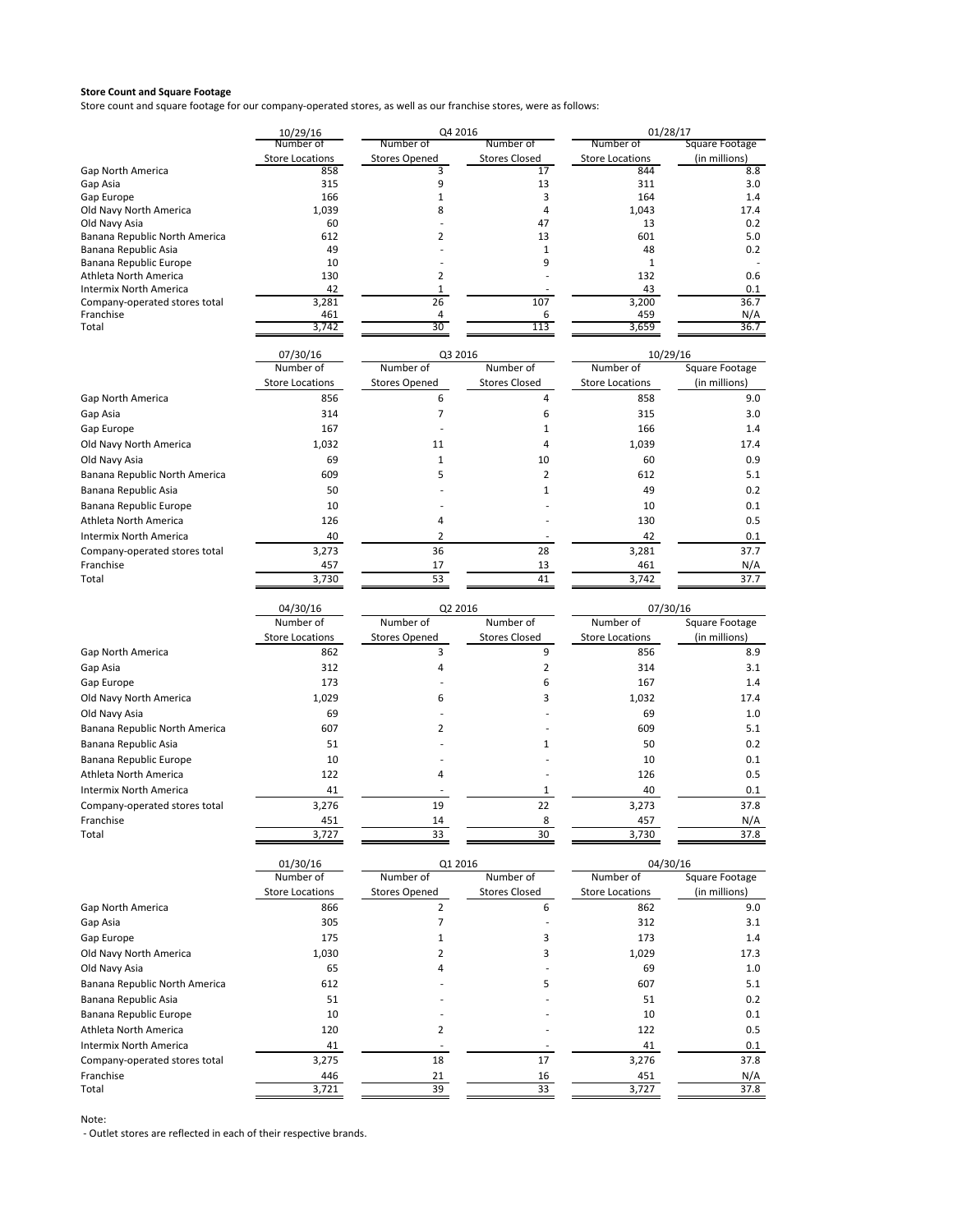Store count and square footage for our company‐operated stores, as well as our franchise stores, were as follows:

|                                            | 10/31/15                      | Q4 2015                   |                            | 01/30/16                      |                       |
|--------------------------------------------|-------------------------------|---------------------------|----------------------------|-------------------------------|-----------------------|
|                                            | Number of                     | Number of                 | Number of                  | Number of                     | <b>Square Footage</b> |
| <b>Gap North America</b>                   | <b>Store Locations</b><br>939 | <b>Stores Opened</b><br>9 | <b>Stores Closed</b><br>82 | <b>Store Locations</b><br>866 | (in millions)<br>9.1  |
| Gap Asia                                   | 299                           | 14                        | 8                          | 305                           | 3.0                   |
| Gap Europe                                 | 184                           | 1                         | 10                         | 175                           | 1.5                   |
| Old Navy North America                     | 1,027                         | 9                         | 6                          | 1,030                         | 17.3                  |
| Old Navy Asia                              | 57                            | 8                         |                            | 65                            | 1.0                   |
| Banana Republic North America              | 618                           | 6                         | 12                         | 612                           | 5.1                   |
| Banana Republic Asia                       | 50                            | 1                         |                            | 51                            | 0.2                   |
| Banana Republic Europe                     | 11                            | 1                         | 2                          | 10                            | 0.1                   |
| Athleta North America                      | 118                           | 2                         |                            | 120                           | 0.5                   |
| Intermix North America                     | 43                            |                           | 2                          | 41                            | 0.1                   |
| Company-operated stores total              | 3,346                         | 51                        | 122                        | 3,275                         | 37.9                  |
| Franchise<br>Total                         | 448<br>3,794                  | 10<br>61                  | 12<br>134                  | 446<br>3,721                  | N/A<br>37.9           |
|                                            | 08/01/15                      | Q3 2015                   |                            | 10/31/15                      |                       |
|                                            | Number of                     | Number of                 | Number of                  | Number of                     | Square Footage        |
|                                            | <b>Store Locations</b>        | <b>Stores Opened</b>      | <b>Stores Closed</b>       | <b>Store Locations</b>        | (in millions)         |
| Gap North America                          | 943                           | 9                         | 13                         | 939                           | 9.8                   |
|                                            |                               |                           |                            |                               |                       |
| Gap Asia                                   | 286                           | 13                        |                            | 299                           | 2.9                   |
| Gap Europe                                 | 189                           | $1\,$                     | 6                          | 184                           | 1.6                   |
| Old Navy North America                     | 1,013                         | 16                        | 2                          | 1,027                         | 17.4                  |
| Old Navy Asia                              | 51                            | 6                         |                            | 57                            | 0.8                   |
| Banana Republic North America              | 614                           | 8                         | 4                          | 618                           | 5.2                   |
| Banana Republic Asia                       | 48                            | 2                         |                            | 50                            | 0.2                   |
| Banana Republic Europe                     | 11                            |                           |                            | 11                            | 0.1                   |
| Athleta North America                      | 111                           | 7                         |                            | 118                           | 0.5                   |
| <b>Intermix North America</b>              | 43                            | 1                         | 1                          | 43                            | 0.1                   |
|                                            | 3,309                         | 63                        | 26                         | 3,346                         | 38.6                  |
| Company-operated stores total<br>Franchise | 442                           | 21                        | 15                         | 448                           |                       |
| Total                                      | 3,751                         | 84                        | 41                         | 3,794                         | N/A<br>38.6           |
|                                            |                               |                           |                            |                               |                       |
|                                            | 05/02/15<br>Number of         | Q2 2015<br>Number of      | Number of                  | 08/01/15<br>Number of         | Square Footage        |
|                                            | <b>Store Locations</b>        | <b>Stores Opened</b>      | <b>Stores Closed</b>       | <b>Store Locations</b>        | (in millions)         |
| Gap North America                          | 963                           | 6                         | 26                         | 943                           | 9.9                   |
|                                            | 281                           | 6                         | $\mathbf{1}$               | 286                           | 2.8                   |
| Gap Asia                                   |                               |                           |                            |                               |                       |
| Gap Europe                                 | 188                           | 3                         | 2                          | 189                           | 1.6                   |
| Old Navy North America                     | 1,010                         | 7                         | 4                          | 1,013                         | 17.1                  |
| Old Navy Asia                              | 50                            | $\mathbf{1}$              |                            | 51                            | 0.8                   |
| Banana Republic North America              | 612                           | 4                         | $\overline{2}$             | 614                           | 5.1                   |
| Banana Republic Asia                       | 46                            | 2                         |                            | 48                            | 0.2                   |
| Banana Republic Europe                     | 11                            |                           |                            | 11                            | 0.1                   |
| Athleta North America                      | 105                           | 6                         |                            | 111                           | 0.5                   |
| Intermix North America                     | 43                            |                           |                            | 43                            | 0.1                   |
| Company-operated stores total              | 3,309                         | 35                        | 35                         | 3,309                         | 38.2                  |
| Franchise                                  | 440                           | 7                         | 5                          | 442                           | N/A                   |
| Total                                      | 3,749                         | 42                        | 40                         | 3,751                         | 38.2                  |
|                                            |                               |                           |                            |                               |                       |
|                                            | 01/31/15<br>Number of         | Q1 2015<br>Number of      | Number of                  | 05/02/15<br>Number of         | Square Footage        |
|                                            |                               |                           |                            |                               |                       |
|                                            | <b>Store Locations</b>        | <b>Stores Opened</b>      | <b>Stores Closed</b>       | <b>Store Locations</b>        | (in millions)         |
| Gap North America                          | 960                           | 10                        | 7                          | 963                           | 10.1                  |
| Gap Asia                                   | 266                           | 15                        |                            | 281                           | 2.8                   |
| Gap Europe                                 | 189                           | 1                         | 2                          | 188                           | 1.6                   |
| Old Navy North America                     | 1,013                         | 4                         | 7                          | 1,010                         | 17.1                  |
| Old Navy Asia                              | 43                            | 7                         |                            | 50                            | 0.8                   |
| Banana Republic North America              | 610                           | 6                         | 4                          | 612                           | 5.1                   |
| Banana Republic Asia                       | 44                            | 2                         |                            | 46                            | 0.2                   |
| Banana Republic Europe                     | 11                            |                           |                            | 11                            | 0.1                   |
|                                            |                               |                           |                            |                               |                       |
| Athleta North America                      | 101                           | 4                         |                            | 105                           | 0.4                   |
| Intermix North America                     | 42                            | $\mathbf{1}$              |                            | 43                            | 0.1                   |
| Piperlime North America                    | $\mathbf{1}$                  |                           | $\mathbf{1}$               |                               |                       |
| Company-operated stores total              | 3,280                         | 50                        | 21                         | 3,309                         | 38.3                  |
| Franchise                                  | 429                           | 14                        | 3                          | 440                           | N/A                   |
| Total                                      | 3,709                         | 64                        | 24                         | 3,749                         | 38.3                  |
|                                            |                               |                           |                            |                               |                       |

Note: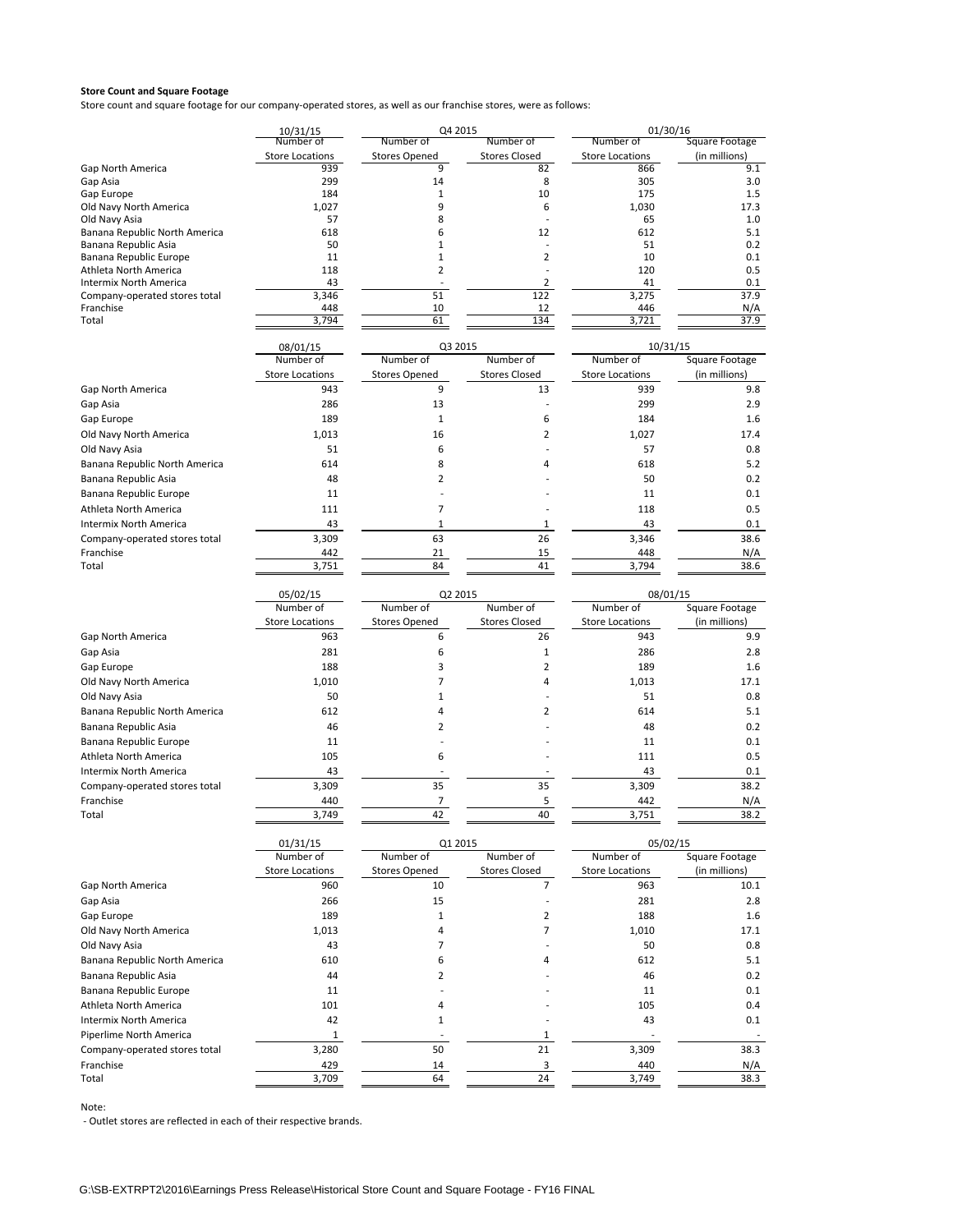Store count and square footage for our company‐operated stores, as well as our franchise stores, were as follows:

|                                                | 11/01/14               | Q4 2014                  |                      | 01/31/15               |                |  |  |
|------------------------------------------------|------------------------|--------------------------|----------------------|------------------------|----------------|--|--|
|                                                | Number of              | Number of                | Number of            | Number of              | Square Footage |  |  |
|                                                | <b>Store Locations</b> | <b>Stores Opened</b>     | <b>Stores Closed</b> | <b>Store Locations</b> | (in millions)  |  |  |
| Gap North America                              | 977                    | 6                        | 23                   | 960                    | 10.0           |  |  |
| Gap Asia                                       | 249                    | 18                       | 1                    | 266                    | 2.7            |  |  |
| Gap Europe                                     | 189                    | $\overline{2}$           | $\overline{2}$       | 189                    | 1.6            |  |  |
| Old Navy North America                         | 1,015                  | 6                        | 8                    | 1.013                  | 17.2           |  |  |
| Old Navy Asia<br>Banana Republic North America | 36<br>610              | 7<br>4                   | $\overline{4}$       | 43<br>610              | 0.7<br>5.1     |  |  |
| Banana Republic Asia                           | 45                     | 1                        | 2                    | 44                     | 0.2            |  |  |
| Banana Republic Europe                         | 11                     |                          |                      | 11                     | 0.1            |  |  |
| Athleta North America                          | 92                     | 9                        |                      | 101                    | 0.4            |  |  |
| Piperlime North America                        | 1                      |                          |                      | 1                      |                |  |  |
| Intermix North America                         | 41                     | $\mathbf{1}$             |                      | 42                     | 0.1            |  |  |
| Company-operated stores total                  | 3,266                  | 54                       | 40                   | 3,280                  | 38.1           |  |  |
| Franchise                                      | 414                    | 16                       | 1                    | 429                    | N/A            |  |  |
| Total                                          | 3,680                  | 70                       | 41                   | 3,709                  | 38.1           |  |  |
|                                                |                        |                          |                      |                        |                |  |  |
|                                                | 08/02/14               | Q3 2014                  |                      | 11/01/14               |                |  |  |
|                                                | Number of              | Number of                | Number of            | Number of              | Square Footage |  |  |
|                                                | <b>Store Locations</b> | <b>Stores Opened</b>     | <b>Stores Closed</b> | <b>Store Locations</b> | (in millions)  |  |  |
| Gap North America                              | 966                    | 16                       | 5                    | 977                    | 10.2           |  |  |
| Gap Asia                                       | 235                    | 15                       | 1                    | 249                    | 2.5            |  |  |
| Gap Europe                                     | 190                    |                          | $\mathbf{1}$         | 189                    | 1.6            |  |  |
| Old Navy North America                         | 1,006                  | 14                       | 5                    | 1,015                  | 17.3           |  |  |
| Old Navy Asia                                  | 28                     | 8                        |                      | 36                     | 0.5            |  |  |
| Banana Republic North America                  | 598                    | 15                       | 3                    | 610                    | 5.1            |  |  |
| Banana Republic Asia                           | 47                     |                          | $\overline{2}$       | 45                     | 0.2            |  |  |
|                                                |                        |                          |                      |                        |                |  |  |
| Banana Republic Europe                         | 11                     |                          |                      | 11                     | 0.1            |  |  |
| Athleta North America                          | 79                     | 14                       | 1                    | 92                     | 0.4            |  |  |
| Piperlime North America                        | $\mathbf{1}$           |                          |                      | $\mathbf 1$            |                |  |  |
| Intermix North America                         | 39                     | $\overline{2}$           |                      | 41                     | 0.1            |  |  |
| Company-operated stores total                  | 3,200                  | 84                       | 18                   | 3,266                  | 38.0           |  |  |
| Franchise                                      | 394                    | 26                       | 6                    | 414                    | N/A            |  |  |
| Total                                          | 3,594                  | 110                      | 24                   | 3,680                  | 38.0           |  |  |
|                                                |                        |                          |                      |                        |                |  |  |
|                                                | 05/03/14               | Q2 2014                  |                      | 08/02/14               |                |  |  |
|                                                | Number of              | Number of                | Number of            | Number of              | Square Footage |  |  |
|                                                | <b>Store Locations</b> | <b>Stores Opened</b>     | <b>Stores Closed</b> | <b>Store Locations</b> | (in millions)  |  |  |
| Gap North America                              | 966                    | 13                       | 13                   | 966                    | 10.1           |  |  |
| Gap Asia                                       | 231                    | 5                        | 1                    | 235                    | 2.4            |  |  |
| Gap Europe                                     | 190                    |                          |                      | 190                    | 1.6            |  |  |
| Old Navy North America                         | 1,005                  | 6                        | 5                    | 1,006                  | 17.2           |  |  |
| Old Navy Asia                                  | 23                     | 5                        |                      | 28                     | 0.4            |  |  |
|                                                |                        | 7                        | 7                    |                        |                |  |  |
| Banana Republic North America                  | 598                    |                          |                      | 598                    | 5.0            |  |  |
| Banana Republic Asia                           | 46                     | 1                        |                      | 47                     | 0.2            |  |  |
| Banana Republic Europe                         | 11                     |                          |                      | 11                     | 0.1            |  |  |
| Athleta North America                          | 71                     | 8                        |                      | 79                     | 0.3            |  |  |
| Piperlime North America                        | $\mathbf{1}$           |                          |                      | $\mathbf 1$            |                |  |  |
| <b>Intermix North America</b>                  | 37                     | $\overline{2}$           |                      | 39                     | 0.1            |  |  |
| Company-operated stores total                  | 3,179                  | 47                       | 26                   | 3,200                  | 37.4           |  |  |
| Franchise                                      | 386                    | 10                       | 2                    | 394                    | N/A            |  |  |
| Total                                          | 3,565                  | 57                       | 28                   | 3,594                  | 37.4           |  |  |
|                                                |                        |                          |                      |                        |                |  |  |
|                                                | 02/01/14               | Q1 2014                  |                      | 05/03/14               |                |  |  |
|                                                | Number of              | Number of                | Number of            | Number of              | Square Footage |  |  |
|                                                | <b>Store Locations</b> | <b>Stores Opened</b>     | <b>Stores Closed</b> | <b>Store Locations</b> | (in millions)  |  |  |
| Gap North America                              | 968                    | 3                        | 5                    | 966                    | 10.1           |  |  |
| Gap Asia                                       | 228                    | 4                        | $\mathbf 1$          | 231                    | 2.3            |  |  |
| Gap Europe                                     |                        |                          |                      |                        |                |  |  |
|                                                | 193                    |                          | 3                    | 190                    | 1.6            |  |  |
| Old Navy North America                         | 1,004                  | 7                        | 6                    | 1,005                  | 17.2           |  |  |
| Old Navy Asia                                  | 18                     | 5                        |                      | 23                     | 0.3            |  |  |
| Banana Republic North America                  | 596                    | 3                        | 1                    | 598                    | 5.0            |  |  |
| Banana Republic Asia                           | 43                     | 3                        |                      | 46                     | 0.2            |  |  |
| Banana Republic Europe                         | 11                     |                          |                      | 11                     | 0.1            |  |  |
| Athleta North America                          | 65                     | 6                        |                      | 71                     | 0.3            |  |  |
| Piperlime North America                        | $\mathbf 1$            |                          |                      | 1                      |                |  |  |
| Intermix North America                         | 37                     | $\overline{\phantom{a}}$ |                      | 37                     | 0.1            |  |  |
|                                                |                        |                          |                      |                        |                |  |  |
| Company-operated stores total                  | 3,164                  | 31                       | 16                   | 3,179                  | 37.2           |  |  |
| Franchise                                      | 375                    | 15                       | 4                    | 386                    | N/A            |  |  |
| Total                                          | 3,539                  | 46                       | 20                   | 3,565                  | 37.2           |  |  |

Note: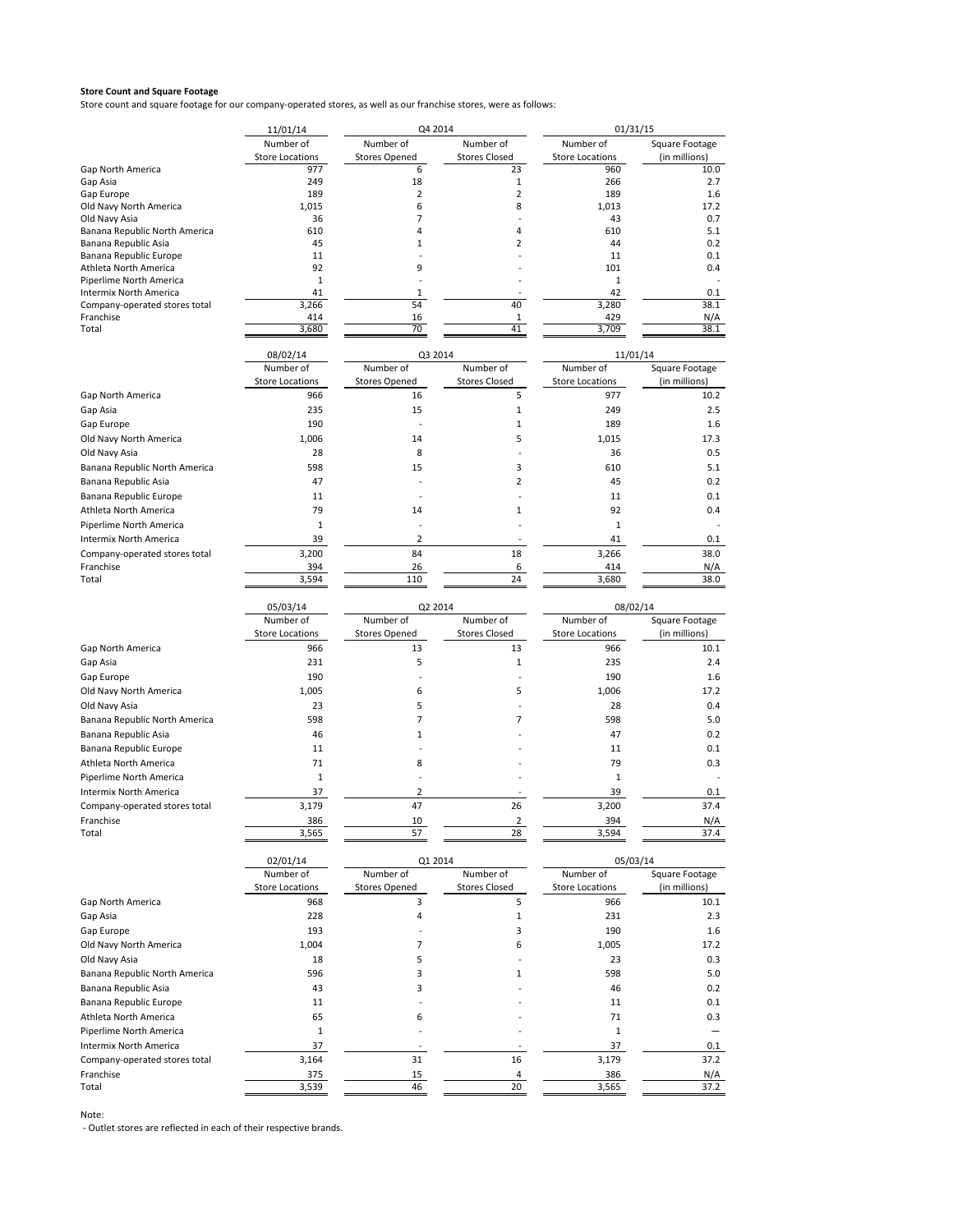Store count and square footage for our company‐operated stores, as well as our franchise stores, were as follows

|                               | 11/02/13               | Q4 2013              |                      | 02/01/14               |                |
|-------------------------------|------------------------|----------------------|----------------------|------------------------|----------------|
|                               | Number of              | Number of            | Number of            | Number of              | Square Footage |
|                               | <b>Store Locations</b> | <b>Stores Opened</b> | <b>Stores Closed</b> | <b>Store Locations</b> | (in millions)  |
| Gap North America             | 978                    | 12                   | 22                   | 968                    | 10.1           |
| Gap Europe                    | 194                    |                      |                      | 193                    | 1.7            |
| Gap Asia                      | 220                    | q                    |                      | 228                    | 2.3            |
| Old Navy North America        | 1,007                  | 8                    | 11                   | 1,004                  | 17.2           |
| Old Navy Asia                 | 14                     |                      |                      | 18                     | 0.2            |
| Banana Republic North America | 596                    | 9                    | 9                    | 596                    | 5.0            |
| Banana Republic Asia          | 43                     |                      |                      | 43                     | 0.2            |
| Banana Republic Europe        | 11                     |                      |                      | 11                     | 0.1            |
| Athleta North America         | 61                     | 4                    |                      | 65                     | 0.3            |
| Piperlime North America       |                        |                      |                      |                        |                |
| <b>Intermix North America</b> | 35                     |                      |                      | 37                     | 0.1            |
| Company-operated stores total | 3,160                  | 48                   | 44                   | 3,164                  | 37.2           |
| Franchise                     | 355                    | 26                   | 6                    | 375                    | N/A            |
| Total                         | 3,515                  | 74                   | 50                   | 3,539                  | 37.2           |
|                               |                        |                      |                      |                        |                |

|                               | 08/03/13               | Q3 2013              |                      | 11/02/13               |                |
|-------------------------------|------------------------|----------------------|----------------------|------------------------|----------------|
|                               | Number of              | Number of            | Number of            | Number of              | Square Footage |
|                               | <b>Store Locations</b> | <b>Stores Opened</b> | <b>Stores Closed</b> | <b>Store Locations</b> | (in millions)  |
| Gap North America             | 969                    | 10                   |                      | 978                    | 10.2           |
| Gap Europe                    | 196                    |                      |                      | 194                    | 1.7            |
| Gap Asia                      | 202                    | 19                   |                      | 220                    | 2.2            |
| Old Navy North America        | 1,003                  |                      | ς                    | 1,007                  | 17.3           |
| Old Navy Asia                 | 10                     |                      |                      | 14                     | 0.2            |
| Banana Republic North America | 593                    |                      |                      | 596                    | 5.0            |
| Banana Republic Asia          | 42                     |                      |                      | 43                     | 0.2            |
| Banana Republic Europe        | 10                     |                      |                      | 11                     | 0.1            |
| Athleta North America         | 46                     | 15                   |                      | 61                     | 0.2            |
| Piperlime North America       |                        |                      |                      |                        |                |
| <b>Intermix North America</b> | 34                     |                      |                      | 35                     | 0.1            |
| Company-operated stores total | 3,106                  | 65                   | 11                   | 3,160                  | 37.2           |
| Franchise                     | 338                    | 20                   |                      | 355                    | N/A            |
| Total                         | 3,444                  | 85                   | 14                   | 3,515                  | 37.2           |

|                               | 05/04/13               | Q2 2013              |                      | 08/03/13               |                |
|-------------------------------|------------------------|----------------------|----------------------|------------------------|----------------|
|                               | Number of              | Number of            | Number of            | Number of              | Square Footage |
|                               | <b>Store Locations</b> | <b>Stores Opened</b> | <b>Stores Closed</b> | <b>Store Locations</b> | (in millions)  |
| Gap North America             | 983                    | 8                    | 22                   | 969                    | 10.1           |
| Gap Europe                    | 198                    |                      | 2                    | 196                    | 1.7            |
| Gap Asia                      | 196                    | 6                    |                      | 202                    | 2.0            |
| Old Navy North America        | 1,005                  | 5                    |                      | 1,003                  | 17.3           |
| Old Navy Asia                 | 10                     |                      |                      | 10                     | 0.2            |
| Banana Republic North America | 589                    |                      |                      | 593                    | 4.9            |
| Banana Republic Asia          | 41                     |                      |                      | 42                     | 0.2            |
| Banana Republic Europe        | 10                     |                      |                      | 10                     | 0.1            |
| Athleta North America         | 40                     | 6                    |                      | 46                     | 0.2            |
| Piperlime North America       |                        |                      |                      |                        |                |
| Intermix North America        | 32                     | 3                    |                      | 34                     | 0.1            |
| Company-operated stores total | 3,105                  | 34                   | 33                   | 3,106                  | 36.8           |
| Franchise                     | 323                    | 15                   |                      | 338                    | N/A            |
| Total                         | 3,428                  | 49                   | 33                   | 3,444                  | 36.8           |

|                               | 02/02/13               | Q1 2013              |                      | 05/04/13               |                |
|-------------------------------|------------------------|----------------------|----------------------|------------------------|----------------|
|                               | Number of              | Number of            | Number of            | Number of              | Square Footage |
|                               | <b>Store Locations</b> | <b>Stores Opened</b> | <b>Stores Closed</b> | <b>Store Locations</b> | (in millions)  |
| Gap North America             | 990                    | 8                    | 15                   | 983                    | 10.2           |
| Gap Europe                    | 198                    |                      |                      | 198                    | 1.7            |
| Gap Asia                      | 191                    | 6                    |                      | 196                    | 1.9            |
| Old Navy North America        | 1,010                  |                      | 12                   | 1,005                  | 17.5           |
| Old Navy Asia                 |                        | q                    |                      | 10                     | 0.2            |
| Banana Republic North America | 590                    |                      | 3                    | 589                    | 4.9            |
| Banana Republic Asia          | 38                     | 3                    |                      | 41                     | 0.2            |
| Banana Republic Europe        | 10                     |                      |                      | 10                     | 0.1            |
| Athleta North America         | 35                     |                      |                      | 40                     | 0.2            |
| Piperlime North America       |                        |                      |                      | 1                      |                |
| Intermix North America        | 31                     |                      |                      | 32                     | 0.1            |
| Company-operated stores total | 3,095                  | 43                   | 33                   | 3,105                  | 37.0           |
| Franchise                     | 312                    | 11                   |                      | 323                    | N/A            |
| Total                         | 3,407                  | 54                   | 33                   | 3,428                  | 37.0           |

Note: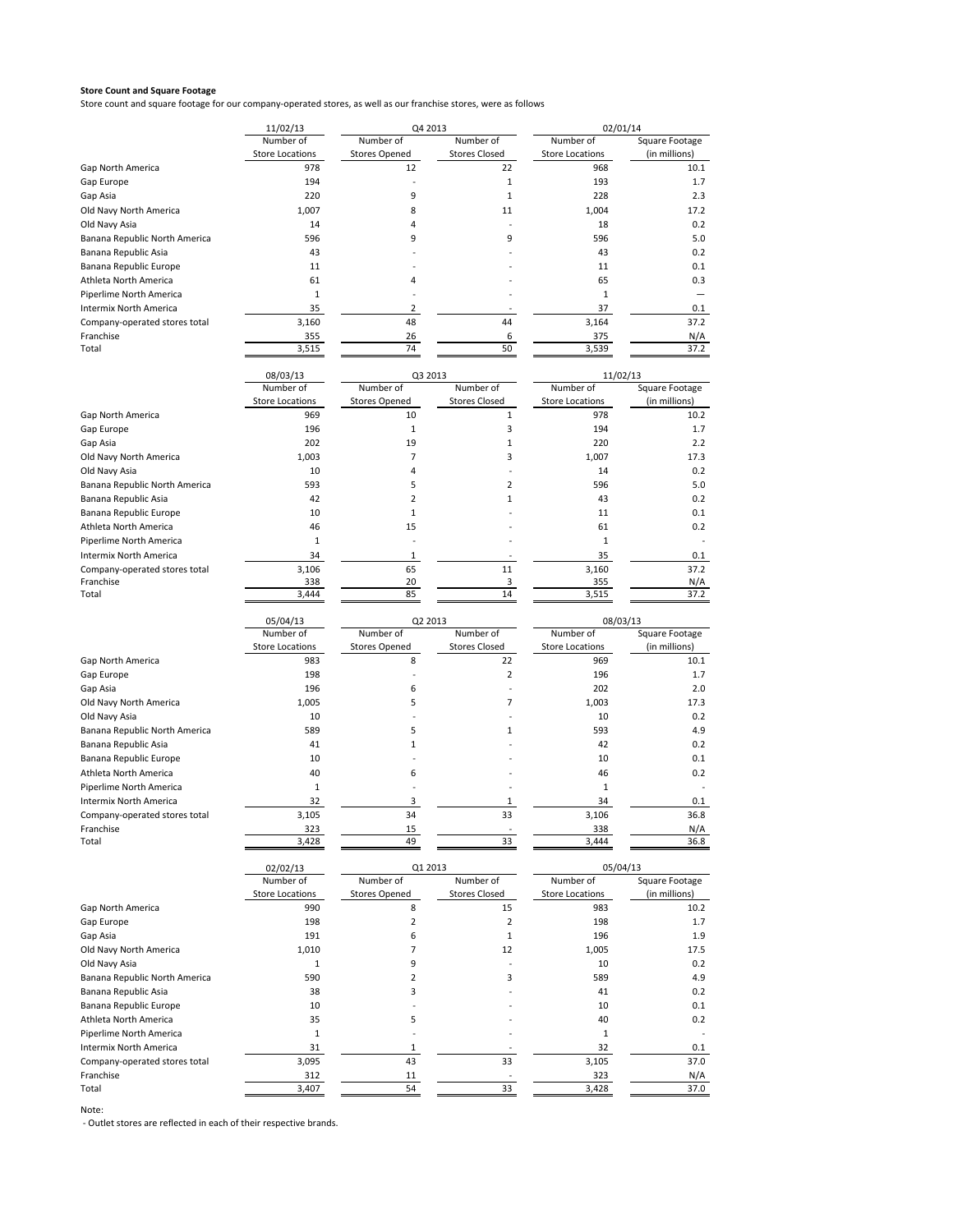\_\_\_\_\_\_\_\_\_\_\_\_

Store count and square footage for our company-operated stores, as well as our franchise stores, were as follows:

|                               | 10/27/12               | Q4 2012              |                      | 02/02/13               |                |
|-------------------------------|------------------------|----------------------|----------------------|------------------------|----------------|
|                               | Number of              | Number of            | Number of            | Number of              | Square Footage |
|                               | <b>Store Locations</b> | <b>Stores Opened</b> | <b>Stores Closed</b> | <b>Store Locations</b> | (in millions)  |
| Gap North America             | 1,016                  | 15                   | 41                   | 990                    | 10.2           |
| Gap Europe                    | 196                    |                      |                      | 198                    | 1.7            |
| Gap Asia                      | 175                    | 19                   | 3                    | 191                    | 1.9            |
| Old Navy North America        | 1,013                  | 9                    | 12                   | 1,010                  | 17.6           |
| Old Navy Asia                 |                        |                      |                      |                        |                |
| Banana Republic North America | 589                    |                      | 6.                   | 590                    | 4.9            |
| Banana Republic Asia          | 37                     |                      |                      | 38                     | 0.2            |
| Banana Republic Europe        | 10                     |                      |                      | 10                     | 0.1            |
| Athleta North America         | 30                     |                      |                      | 35                     | 0.2            |
| Piperlime North America       |                        |                      |                      |                        |                |
| Intermix North America (1)    |                        |                      |                      | 31                     | 0.1            |
| Company-operated stores total | 3,068                  | 58                   | 62                   | 3,095                  | 36.9           |
| Franchise                     | 271                    | 43                   |                      | 312                    | N/A            |
| Total                         | 3,339                  | 101                  | 64                   | 3,407                  | 36.9           |

(1) On December 31, 2012, we acquired all of the outstanding capital stock of Intermix. The 31 stores acquired were not included as store openings for the fourth quarter; however, they are<br>included in the ending number of

|                               | 07/28/12               | Q3 2012              |                      | 10/27/12               |                |
|-------------------------------|------------------------|----------------------|----------------------|------------------------|----------------|
|                               | Number of              | Number of            | Number of            | Number of              | Square Footage |
|                               | <b>Store Locations</b> | <b>Stores Opened</b> | <b>Stores Closed</b> | <b>Store Locations</b> | (in millions)  |
| Gap North America             | 1,014                  | 6                    | 4                    | 1,016                  | 10.5           |
| Gap Europe                    | 194                    |                      |                      | 196                    | 1.7            |
| Gap Asia                      | 165                    | 11                   |                      | 175                    | 1.7            |
| Old Navy North America        | 1,010                  | 9                    | 6.                   | 1,013                  | 17.7           |
| Old Navy Asia                 |                        |                      |                      |                        |                |
| Banana Republic North America | 586                    |                      |                      | 589                    | 4.9            |
| Banana Republic Asia          | 33                     |                      |                      | 37                     | 0.2            |
| Banana Republic Europe        | 10                     |                      |                      | 10                     | 0.1            |
| Athleta North America         | 22                     | 8                    |                      | 30                     | 0.1            |
| Piperlime North America       |                        |                      |                      |                        |                |
| Company-operated stores total | 3,035                  | 46                   | 13                   | 3,068                  | 36.9           |
| Franchise                     | 250                    | 25                   |                      | 271                    | N/A            |
| Total                         | 3,285                  | 71                   | 17                   | 3,339                  | 36.9           |

|                               | 04/28/12               | Q2 2012              |                      | 07/28/12               |                |
|-------------------------------|------------------------|----------------------|----------------------|------------------------|----------------|
|                               | Number of              | Number of            | Number of            | Number of              | Square Footage |
|                               | <b>Store Locations</b> | <b>Stores Opened</b> | <b>Stores Closed</b> | <b>Store Locations</b> | (in millions)  |
| Gap North America             | 1,022                  | 4                    | 12                   | 1,014                  | 10.4           |
| Gap Europe                    | 192                    |                      |                      | 194                    | 1.7            |
| Gap Asia                      | 161                    | 4                    |                      | 165                    | 1.6            |
| Old Navy North America        | 1,014                  |                      | 6                    | 1,010                  | 17.8           |
| Old Navy Asia                 |                        |                      |                      |                        |                |
| Banana Republic North America | 584                    |                      |                      | 586                    | 4.9            |
| Banana Republic Asia          | 32                     |                      |                      | 33                     | 0.2            |
| Banana Republic Europe        | 10                     |                      |                      | 10                     | 0.1            |
| Athleta North America         | 11                     | 11                   |                      | 22                     | 0.1            |
| Company-operated stores total | 3,026                  | 29                   | 20                   | 3,035                  | 36.8           |
| Franchise                     | 244                    | 8                    |                      | 250                    | N/A            |
| Total                         | 3,270                  | 37                   | 22                   | 3,285                  | 36.8           |

|                               | 01/28/12               | Q1 2012              |                      | 04/28/12               |                |
|-------------------------------|------------------------|----------------------|----------------------|------------------------|----------------|
|                               | Number of              | Number of            | Number of            | Number of              | Square Footage |
|                               | <b>Store Locations</b> | <b>Stores Opened</b> | <b>Stores Closed</b> | <b>Store Locations</b> | (in millions)  |
| Gap North America             | 1,043                  | C.                   | 26                   | 1,022                  | 10.5           |
| Gap Europe                    | 193                    |                      |                      | 192                    | 1.7            |
| Gap Asia                      | 152                    | 11                   |                      | 161                    | 1.6            |
| Old Navy North America        | 1,016                  | 6                    | 8                    | 1,014                  | 17.9           |
| Banana Republic North America | 581                    | 6                    |                      | 584                    | 4.9            |
| Banana Republic Asia          | 31                     | э                    |                      | 32                     | 0.2            |
| Banana Republic Europe        | 10                     |                      |                      | 10                     | 0.1            |
| Athleta North America         | 10                     |                      |                      | 11                     |                |
| Company-operated stores total | 3,036                  | 32                   | 42                   | 3,026                  | 36.9           |
| Franchise                     | 227                    | 22                   |                      | 244                    | N/A            |
| Total                         | 3,263                  | 54                   | 47                   | 3,270                  | 36.9           |

Note: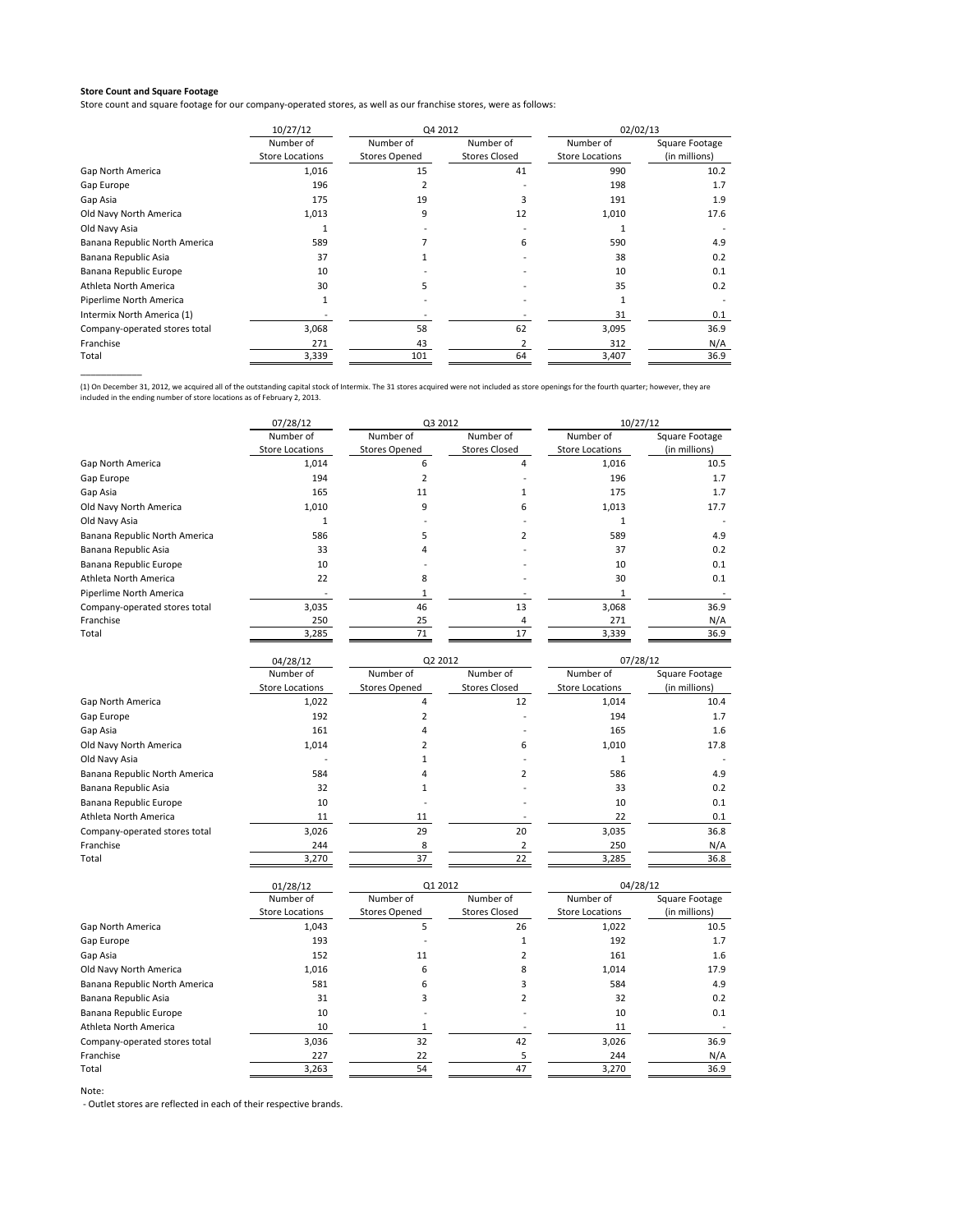Store count and square footage for our company‐operated stores, as well as our franchise stores, were as follows:

|                               | 10/29/11               | Q4 2011              |                      | 01/28/12               |                |
|-------------------------------|------------------------|----------------------|----------------------|------------------------|----------------|
|                               | Number of              | Number of            | Number of            | Number of              | Square Footage |
|                               | <b>Store Locations</b> | <b>Stores Opened</b> | <b>Stores Closed</b> | <b>Store Locations</b> | (in millions)  |
| Gap North America             | 1,086                  | $\overline{7}$       | 50                   | 1,043                  | 10.7           |
| Gap Europe                    | 191                    | $\overline{2}$       |                      | 193                    | 1.7            |
| Gap Asia                      | 141                    | 11                   |                      | 152                    | 1.5            |
| Old Navy North America        | 1,022                  | 11                   | 17                   | 1,016                  | 18.1           |
| Banana Republic North America | 583                    | 3                    | 5                    | 581                    | 4.9            |
| Banana Republic Asia          | 29                     | $\overline{2}$       |                      | 31                     | 0.2            |
| Banana Republic Europe        | 9                      | $1\,$                |                      | 10                     | 0.1            |
| Athleta North America         | 4                      | 6                    |                      | 10                     |                |
| Company-operated stores total | 3,065                  | 43                   | 72                   | 3,036                  | 37.2           |
| Franchise                     | 211                    | 16                   |                      | 227                    | N/A            |
| Total                         | 3,276                  | 59                   | 72                   | 3,263                  | 37.2           |
|                               | 07/30/11               | Q3 2011              |                      | 10/29/11               |                |
|                               | Number of              | Number of            | Number of            | Number of              | Square Footage |
|                               | <b>Store Locations</b> | <b>Stores Opened</b> | <b>Stores Closed</b> | <b>Store Locations</b> | (in millions)  |
| <b>Gap North America</b>      | 1,091                  | 8                    | 13                   | 1,086                  | 11.1           |
| Gap Europe                    | 186                    | 5                    |                      | 191                    | 1.7            |
| Gap Asia                      | 140                    | 5                    | 4                    | 141                    | 1.3            |
| Old Navy North America        | 1,022                  | 9                    | 9                    | 1,022                  | 18.3           |
| Banana Republic North America | 578                    | 8                    | 3                    | 583                    | 4.9            |
| Banana Republic Asia          | 28                     | 1                    |                      | 29                     | 0.2            |
| Banana Republic Europe        | 7                      | $\mathbf 2$          |                      | 9                      | 0.1            |
| Athleta North America         | 1                      | 3                    |                      | 4                      |                |
| Company-operated stores total | 3,053                  | 41                   | 29                   | 3,065                  | 37.6           |
| Franchise                     | 195                    | 18                   | 2                    | 211                    | N/A            |
| Total                         | 3,248                  | 59                   | 31                   | 3,276                  | 37.6           |
|                               | 04/30/11               | Q2 2011              |                      | 07/30/11               |                |
|                               | Number of              | Number of            | Number of            | Number of              | Square Footage |
|                               | <b>Store Locations</b> | <b>Stores Opened</b> | <b>Stores Closed</b> | <b>Store Locations</b> | (in millions)  |
| <b>Gap North America</b>      | 1,104                  | 6                    | 19                   | 1,091                  | 11.1           |
| Gap Europe                    | 184                    | $\overline{4}$       | 2                    | 186                    | 1.6            |
| Gap Asia                      | 138                    | 2                    |                      | 140                    | 1.3            |
| Old Navy North America        | 1,021                  | 6                    | 5                    | 1,022                  | 18.5           |
| Banana Republic North America | 576                    | 3                    | 1                    | 578                    | 4.9            |
| Banana Republic Asia          | 28                     |                      |                      | 28                     | 0.2            |
| Banana Republic Europe        | 7                      |                      |                      | 7                      | 0.1            |
| Athleta North America         | 1                      |                      |                      | 1                      |                |
| Company-operated stores total | 3,059                  | 21                   | 27                   | 3,053                  | 37.7           |
| Franchise                     | 186                    | 10                   | $\mathbf{1}$         | 195                    | N/A            |
| Total                         | 3,245                  | 31                   | 28                   | 3,248                  | 37.7           |
|                               | 01/29/11               | Q1 2011              |                      | 04/30/11               |                |
|                               | Number of              | Number of            | Number of            | Number of              | Square Footage |
|                               | <b>Store Locations</b> | <b>Stores Opened</b> | <b>Stores Closed</b> | <b>Store Locations</b> | (in millions)  |
| <b>Gap North America</b>      | 1,111                  | 2                    | 9                    | 1,104                  | 11.1           |
| Gap Europe                    | 184                    | 3                    | 3                    | 184                    | 1.6            |
| Gap Asia                      | 135                    | 4                    | 1                    | 138                    | 1.3            |
| Old Navy North America        | 1,027                  | 6                    | 12                   | 1,021                  | 18.6           |
| Banana Republic North America | 576                    |                      |                      | 576                    | 4.9            |
| Banana Republic Asia          | 29                     |                      | 1                    | 28                     | 0.2            |
| Banana Republic Europe        | 5                      | $\mathbf 2$          |                      | 7                      | 0.1            |
| Athleta North America         | 1                      |                      |                      | 1                      |                |
| Company-operated stores total | 3,068                  | 17                   | 26                   | 3,059                  | 37.8           |
| Franchise                     | 178                    | 8                    |                      | 186                    | N/A            |
| Total                         | 3,246                  | 25                   | 26                   | 3,245                  | 37.8           |

Note: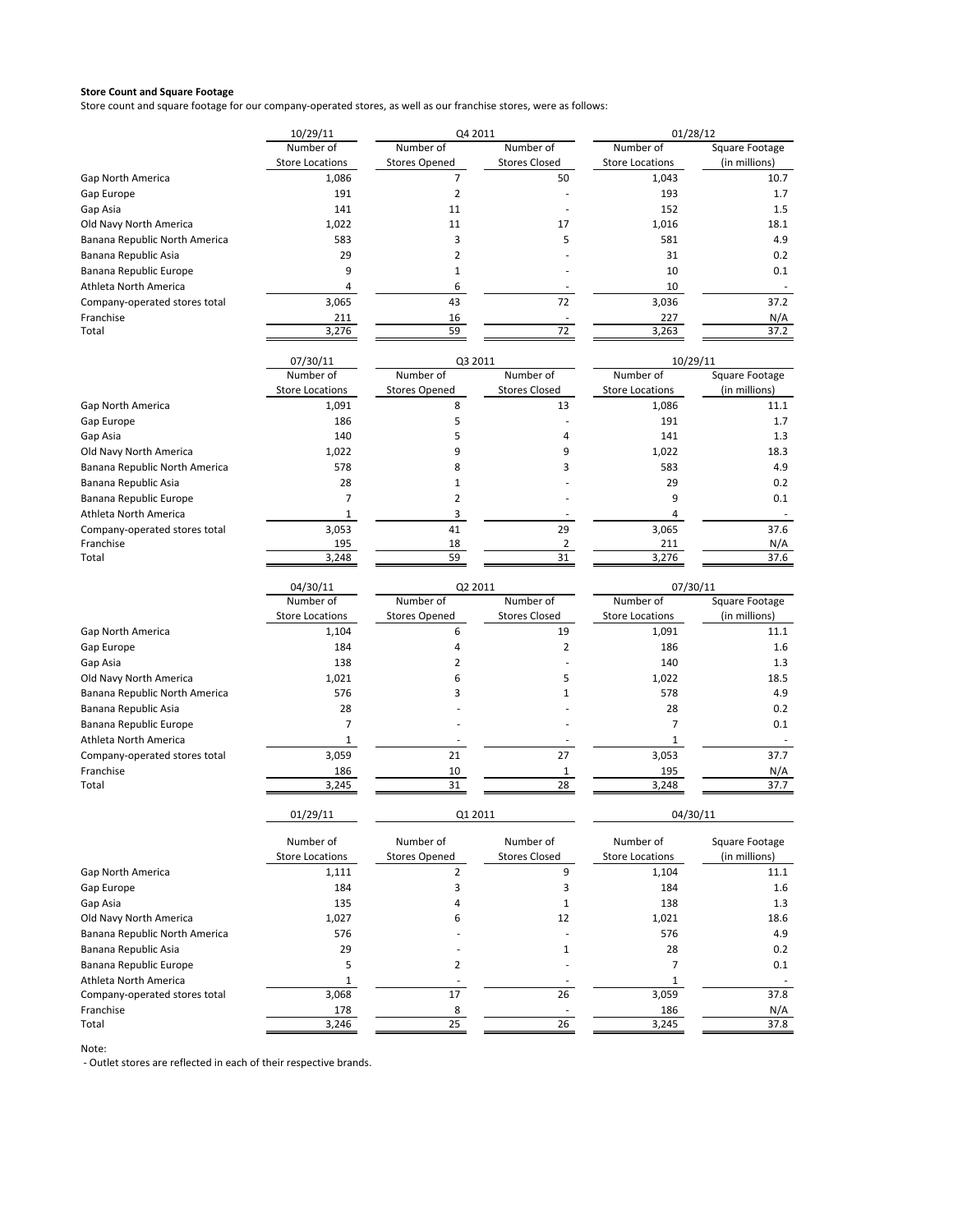Store count and square footage for our company‐operated stores, as well as our franchise stores, were as follows:

|                               | 10/30/10               | Q4 2010              |                      | 01/29/11               |                |
|-------------------------------|------------------------|----------------------|----------------------|------------------------|----------------|
|                               | Number of              | Number of            | Number of            | Number of              | Square Footage |
|                               | <b>Store Locations</b> | <b>Stores Opened</b> | <b>Stores Closed</b> | <b>Store Locations</b> | (in millions)  |
| Gap North America             | 1,127                  |                      | 21                   | 1,111                  | 11.1           |
| Gap Europe                    | 184                    |                      |                      | 184                    | 1.6            |
| Gap Asia                      | 126                    |                      |                      | 135                    | 1.3            |
| Old Navy North America        | 1,036                  |                      | 16                   | 1,027                  | 19.0           |
| Banana Republic North America | 577                    |                      |                      | 576                    | 4.9            |
| Banana Republic Asia          | 28                     |                      |                      | 29                     | 0.2            |
| Banana Republic Europe        | 4                      |                      |                      |                        | 0.1            |
| Athleta North America         |                        |                      |                      |                        |                |
| Company-operated stores total | 3,082                  | 27                   | 41                   | 3,068                  | 38.2           |
| Franchise                     | 165                    | 14                   |                      | 178                    | N/A            |
| Total                         | 3,247                  | 41                   | 42                   | 3,246                  | 38.2           |

|                               | 07/31/10               | Q3 2010              |                      |                        | 10/30/10       |  |
|-------------------------------|------------------------|----------------------|----------------------|------------------------|----------------|--|
|                               | Number of              | Number of            | Number of            | Number of              | Square Footage |  |
|                               | <b>Store Locations</b> | <b>Stores Opened</b> | <b>Stores Closed</b> | <b>Store Locations</b> | (in millions)  |  |
| Gap North America             | 1,132                  |                      | 11                   | 1,127                  | 11.2           |  |
| Gap Europe                    | 180                    |                      |                      | 184                    | 1.6            |  |
| Gap Asia                      | 123                    |                      |                      | 126                    | 1.2            |  |
| Old Navy North America        | 1,035                  |                      |                      | 1,036                  | 19.3           |  |
| Banana Republic North America | 575                    |                      |                      | 577                    | 4.9            |  |
| Banana Republic Asia          | 27                     |                      |                      | 28                     | 0.2            |  |
| Banana Republic Europe        | 4                      |                      |                      | 4                      |                |  |
| Athleta North America         |                        |                      |                      |                        |                |  |
| Company-operated stores total | 3,076                  | 25                   | 19                   | 3,082                  | 38.4           |  |
| Franchise                     | 151                    | 14                   |                      | 165                    | N/A            |  |
| Total                         | 3,227                  | 39                   | 19                   | 3,247                  | 38.4           |  |

|                               | 05/01/10<br>Number of  | Q2 2010              |                      | 07/31/10               |                |
|-------------------------------|------------------------|----------------------|----------------------|------------------------|----------------|
|                               |                        | Number of            | Number of            | Number of              | Square Footage |
|                               | <b>Store Locations</b> | <b>Stores Opened</b> | <b>Stores Closed</b> | <b>Store Locations</b> | (in millions)  |
| Gap North America             | 1,143                  |                      | 11                   | 1,132                  | 11.4           |
| Gap Europe                    | 179                    |                      |                      | 180                    | 1.6            |
| Gap Asia                      | 122                    |                      |                      | 123                    | 1.1            |
| Old Navy North America        | 1,035                  |                      |                      | 1,035                  | 19.3           |
| Banana Republic North America | 575                    |                      |                      | 575                    | 4.9            |
| Banana Republic Asia          | 27                     |                      |                      | 27                     | 0.2            |
| Banana Republic Europe        | 4                      |                      |                      | 4                      |                |
| Athleta North America         |                        |                      |                      |                        |                |
| Company-operated stores total | 3,085                  | 10                   | 19                   | 3,076                  | 38.5           |
| Franchise                     | 147                    |                      |                      | 151                    | N/A            |
| Total                         | 3,232                  | 16                   | 21                   | 3,227                  | 38.5           |

01/30/10

Q1 2010 05/01/10

|                               | Number of<br><b>Store Locations</b> | Number of<br><b>Stores Opened</b> | Number of<br><b>Stores Closed</b> | Number of<br><b>Store Locations</b> | Square Footage<br>(in millions) |
|-------------------------------|-------------------------------------|-----------------------------------|-----------------------------------|-------------------------------------|---------------------------------|
| Gap North America             | 1,152                               |                                   | 10                                | 1,143                               | 11.5                            |
| Gap Europe                    | 178                                 |                                   |                                   | 179                                 | 1.6                             |
| Gap Asia                      | 120                                 |                                   |                                   | 122                                 | 1.1                             |
| Old Navy North America        | 1,039                               |                                   |                                   | 1,035                               | 19.5                            |
| Banana Republic North America | 576                                 |                                   |                                   | 575                                 | 4.9                             |
| Banana Republic Asia          | 27                                  |                                   |                                   | 27                                  | 0.1                             |
| Banana Republic Europe        | 3                                   |                                   |                                   | 4                                   |                                 |
| Athleta North America         |                                     |                                   |                                   |                                     |                                 |
| Company-operated stores total | 3,095                               |                                   | 19                                | 3,085                               | 38.7                            |
| Franchise                     | 136                                 | 13                                |                                   | 147                                 | N/A                             |
| Total                         | 3,231                               | 22                                | 21                                | 3,232                               | 38.7                            |

Note: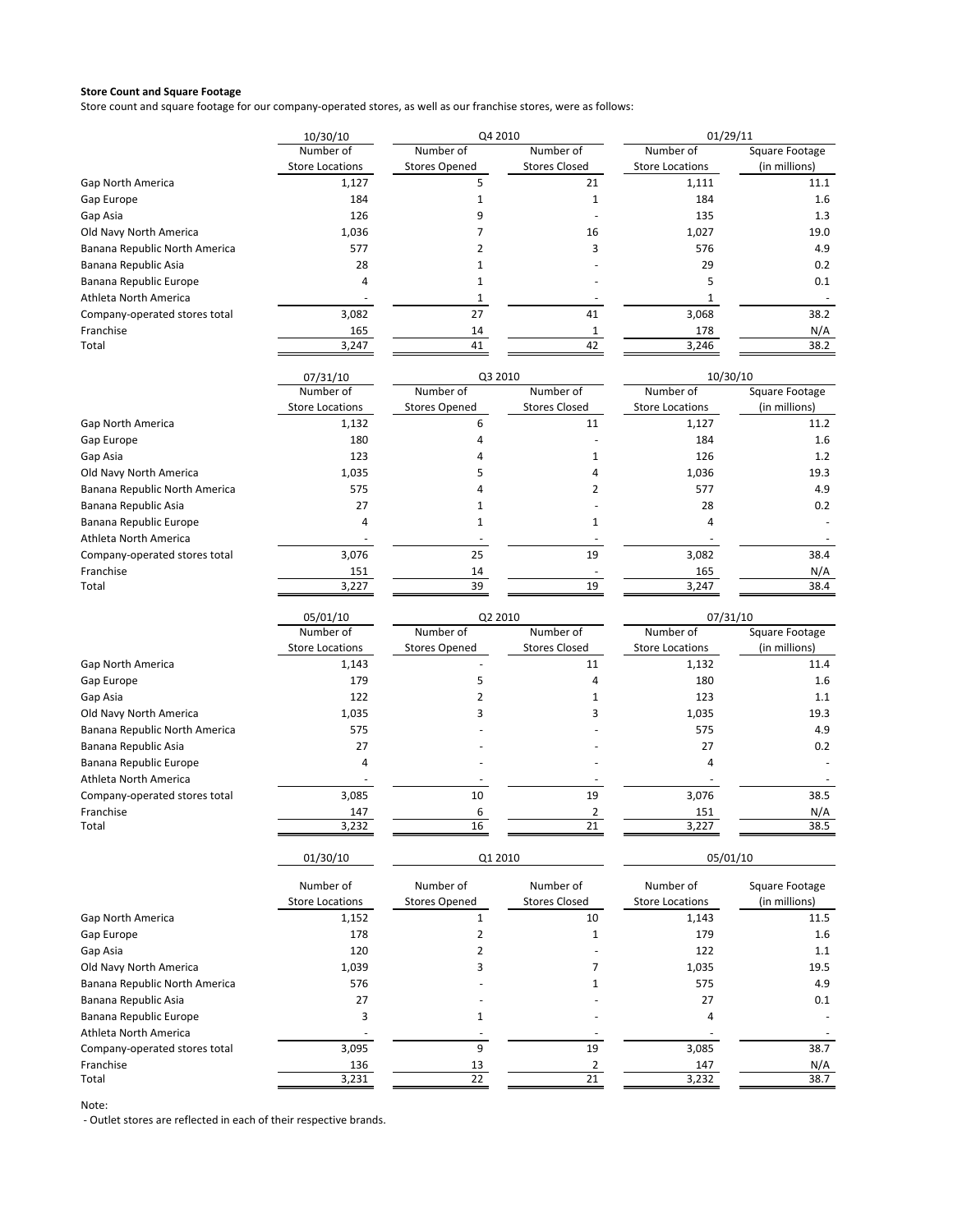Store count and square footage for our company-operated stores were as follows:

| 10/31/09<br>Q4 2009                                                                              | 01/30/10       |  |
|--------------------------------------------------------------------------------------------------|----------------|--|
| Number of<br>Number of<br>Number of<br>Number of                                                 | Square Footage |  |
| <b>Store Locations</b><br><b>Stores Opened</b><br><b>Stores Closed</b><br><b>Store Locations</b> | (in millions)  |  |
| 1,173<br>$\overline{4}$<br>25<br>1,152<br><b>Gap North America</b>                               | 11.5           |  |
| 180<br>$\overline{2}$<br>178<br>Gap Europe<br>4                                                  | 1.6            |  |
| Gap Asia<br>120<br>$\mathbf{1}$<br>$\mathbf{1}$<br>120                                           | 1.1            |  |
| Old Navy North America<br>1,059<br>$\mathbf{1}$<br>21<br>1,039                                   | 19.5           |  |
| $\overline{2}$<br>582<br>8<br>576<br>Banana Republic North America                               | 4.9            |  |
| 27<br>27<br>Banana Republic Asia                                                                 | 0.2            |  |
| Banana Republic Europe<br>2<br>$\mathbf 1$<br>3                                                  |                |  |
| 3,143<br>59<br>3,095<br>11                                                                       | 38.8           |  |
| Q3 2009<br>10/31/09<br>08/01/09                                                                  |                |  |
| Number of<br>Number of<br>Number of<br>Number of                                                 | Square Footage |  |
| <b>Stores Closed</b><br><b>Store Locations</b><br><b>Stores Opened</b><br><b>Store Locations</b> | (in millions)  |  |
| 3<br>9<br><b>Gap North America</b><br>1,179<br>1,173                                             | 11.7           |  |
| 179<br>$\overline{2}$<br>180<br>Gap Europe<br>$1\,$                                              | 1.6            |  |
| Gap Asia<br>116<br>$\overline{4}$<br>120                                                         | 1.1            |  |
| Old Navy North America<br>1,062<br>3<br>1,059                                                    | 19.9           |  |
| 579<br>582<br>Banana Republic North America<br>$\overline{4}$<br>$\mathbf 1$                     | 4.9            |  |
| 27<br>27<br>Banana Republic Asia                                                                 | 0.2            |  |
| Banana Republic Europe<br>3<br>2<br>$\mathbf{1}$                                                 |                |  |
| 15<br>3,145<br>13<br>3,143                                                                       | 39.4           |  |
| 08/01/09<br>05/02/09<br>Q2 2009                                                                  |                |  |
| Number of<br>Number of<br>Number of<br>Number of                                                 | Square Footage |  |
| <b>Stores Closed</b><br><b>Store Locations</b><br><b>Stores Opened</b><br><b>Store Locations</b> | (in millions)  |  |
| <b>Gap North America</b><br>1,188<br>$\mathbf{1}$<br>10<br>1,179                                 | 11.7           |  |
| 175<br>$\pmb{4}$<br>179<br>Gap Europe                                                            | 1.5            |  |
| Gap Asia<br>115<br>$\mathbf{1}$<br>116                                                           | 1.1            |  |
| Old Navy North America<br>1,066<br>$\mathbf 1$<br>5<br>1,062                                     | 20.0           |  |
| 575<br>5<br>579<br>Banana Republic North America<br>$\mathbf{1}$                                 | 4.9            |  |
| 27<br>27<br>Banana Republic Asia                                                                 | 0.2            |  |
| Banana Republic Europe<br>3<br>3<br>16<br>3,149<br>12<br>3,145                                   | 39.4           |  |
|                                                                                                  |                |  |
| Q1 2009<br>05/02/09<br>01/31/09<br>Number of<br>Number of<br>Number of<br>Number of              | Square Footage |  |
| <b>Stores Closed</b><br><b>Store Locations</b><br><b>Stores Opened</b><br><b>Store Locations</b> | (in millions)  |  |
| $\overline{3}$<br><b>Gap North America</b><br>1,193<br>8<br>1,188                                | 11.8           |  |
| $\overline{2}$<br>Gap Europe<br>173<br>175                                                       | 1.5            |  |
| $\overline{2}$<br>Gap Asia<br>113<br>115                                                         |                |  |
|                                                                                                  |                |  |
|                                                                                                  | 1.1            |  |
| Old Navy North America<br>1,067<br>$\mathbf 1$<br>$\overline{\mathbf{c}}$<br>1,066               | 20.0           |  |
| 573<br>3<br>575<br>Banana Republic North America<br>$\mathbf{1}$                                 | 4.9            |  |
| Banana Republic Asia<br>27<br>27<br>Banana Republic Europe<br>3<br>3                             | 0.1            |  |

Note: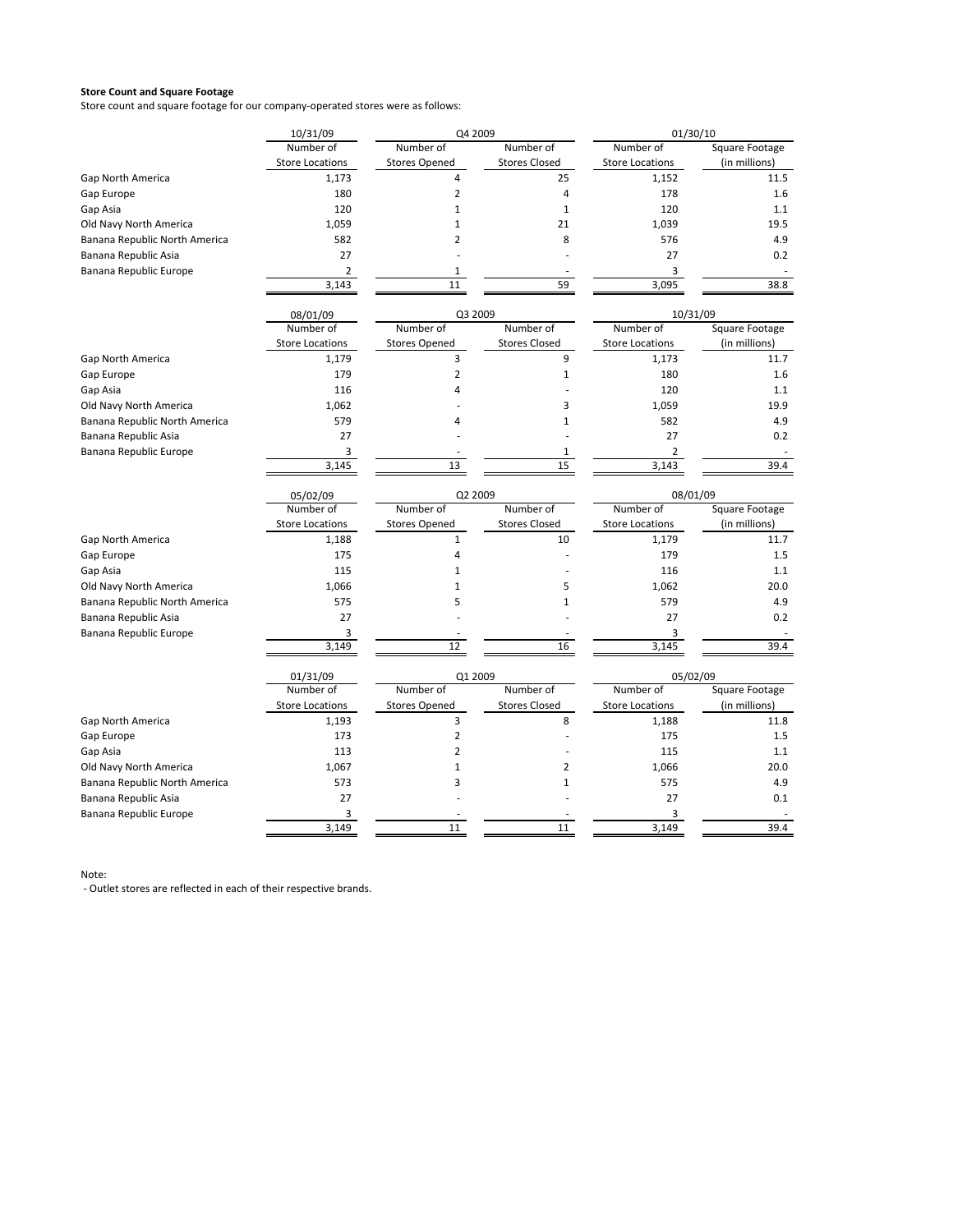Store count and square footage for our company-operated stores were as follows:

|                               | 11/01/08               | Q4 2008              |                      | 01/31/09               |                |
|-------------------------------|------------------------|----------------------|----------------------|------------------------|----------------|
|                               | Number of              | Number of            | Number of            | Number of              | Square Footage |
|                               | <b>Store Locations</b> | <b>Stores Opened</b> | <b>Stores Closed</b> | <b>Store Locations</b> | (in millions)  |
| Gap North America             | 1,227                  | $\mathbf{1}$         | 35                   | 1,193                  | 11.8           |
| Gap Europe                    | 173                    |                      |                      | 173                    | 1.5            |
| Gap Asia                      | 112                    | $\mathbf 1$          |                      | 113                    | 1.0            |
| Old Navy North America        | 1,076                  | 3                    | 12                   | 1,067                  | 20.1           |
| Banana Republic North America | 573                    | 3                    | 3                    | 573                    | 4.9            |
| Banana Republic Asia          | 26                     | $\mathbf{1}$         |                      | 27                     | 0.2            |
| Banana Republic Europe        | 3                      |                      |                      | 3                      |                |
|                               | 3,190                  | 9                    | 50                   | 3,149                  | 39.5           |
|                               | 08/02/08               | Q3 2008              |                      | 11/01/08               |                |
|                               | Number of              | Number of            | Number of            | Number of              | Square Footage |
|                               | <b>Store Locations</b> | <b>Stores Opened</b> | <b>Stores Closed</b> | <b>Store Locations</b> | (in millions)  |
| <b>Gap North America</b>      | 1,230                  | 5                    | 8                    | 1,227                  | 12.1           |
| Gap Europe                    | 169                    | 5                    | $\mathbf{1}$         | 173                    | 1.5            |
| Gap Asia                      | 111                    | $\overline{2}$       | $\mathbf{1}$         | 112                    | 1.1            |
| Old Navy North America        | 1,066                  | 16                   | 6                    | 1,076                  | 20.2           |
| Banana Republic North America | 568                    | 6                    | $\mathbf{1}$         | 573                    | 4.9            |
| Banana Republic Asia          | 25                     | $\mathbf{1}$         |                      | 26                     | 0.1            |
| Banana Republic Europe        | $\mathbf{1}$           | $\overline{2}$       |                      | 3                      |                |
|                               | 3,170                  | 37                   | 17                   | 3,190                  | 39.9           |
|                               | 05/03/08               | Q2 2008              |                      | 08/02/08               |                |
|                               | Number of              | Number of            | Number of            | Number of              | Square Footage |
|                               | <b>Store Locations</b> | <b>Stores Opened</b> | <b>Stores Closed</b> | <b>Store Locations</b> | (in millions)  |
| Gap North America             | 1,245                  | $\mathbf{1}$         | 16                   | 1,230                  | 12.1           |
| Gap Europe                    | 175                    | $\mathbf{1}$         | $\overline{7}$       | 169                    | 1.5            |
| Gap Asia                      | 108                    | 3                    |                      | 111                    | 1.0            |
| Old Navy North America        | 1,065                  | 4                    | 3                    | 1,066                  | 20.1           |
| Banana Republic North America | 559                    | 12                   | 3                    | 568                    | 4.8            |
| Banana Republic Asia          | 24                     | $\mathbf{1}$         |                      | 25                     | 0.1            |
| Banana Republic Europe        | 1                      |                      |                      | $\mathbf{1}$           |                |
|                               | 3,177                  | 22                   | 29                   | 3,170                  | 39.6           |
|                               | 02/02/08               | Q1 2008              |                      | 05/03/08               |                |
|                               | Number of              | Number of            | Number of            | Number of              | Square Footage |
|                               | <b>Store Locations</b> | <b>Stores Opened</b> | <b>Stores Closed</b> | <b>Store Locations</b> | (in millions)  |
| Gap North America             | 1,249                  | 6                    | 10                   | 1,245                  | 12.2           |
| Gap Europe                    | 173                    | 3                    | $\mathbf{1}$         | 175                    | 1.5            |
| Gap Asia                      | 110                    | $\overline{2}$       | 4                    | 108                    | 1.0            |
| Old Navy North America        | 1,059                  | 11                   | 5                    | 1,065                  | 20.1           |
| Banana Republic North America | 555                    | $\overline{7}$       | 3                    | 559                    | 4.8            |
| Banana Republic Asia          | 21                     | 3                    |                      | 24                     | 0.1            |
| Banana Republic Europe        |                        | 1                    |                      | 1                      |                |
|                               | 3.167                  | 33                   | 23                   | 3.177                  | 39.7           |

Note: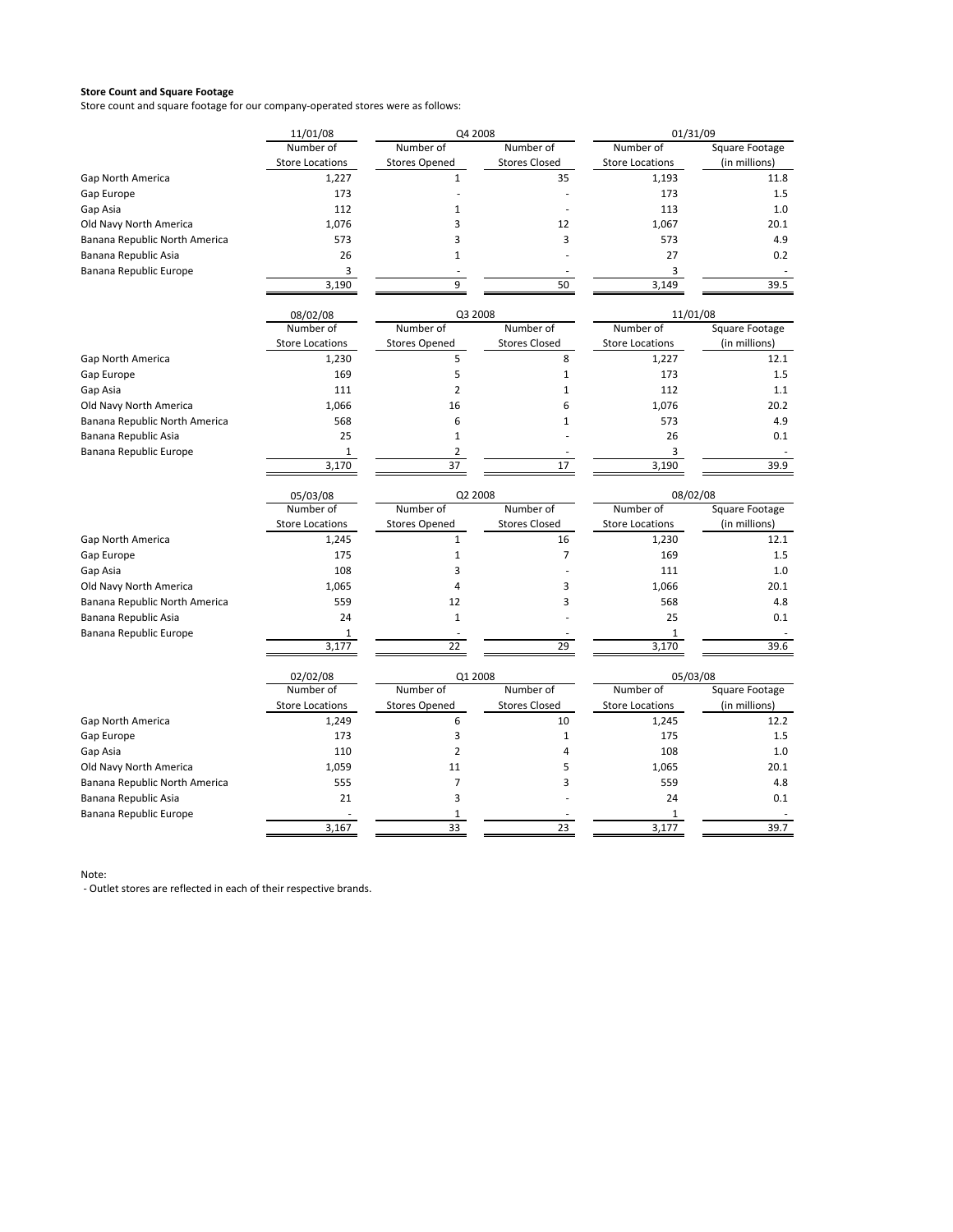Store count and square footage for our company‐operated stores were as follows:

|                                                | 11/03/07               | Q4 2007              |                      | 02/02/08               |                |
|------------------------------------------------|------------------------|----------------------|----------------------|------------------------|----------------|
|                                                | Number of              | Number of            | Number of            | Number of              | Square Footage |
|                                                | <b>Store Locations</b> | <b>Stores Opened</b> | <b>Stores Closed</b> | <b>Store Locations</b> | (in millions)  |
| <b>Gap North America</b>                       | 1,278                  | 4                    | 33                   | 1,249                  | 12.2           |
| Gap Europe                                     | 172                    | 4                    | 3                    | 173                    | 1.5            |
| Gap Asia                                       | 109                    | $\mathbf{1}$         |                      | 110                    | 1.1            |
| Old Navy North America                         | 1,062                  | 11                   | 14                   | 1,059                  | 20.0           |
| Banana Republic North America                  | 549                    | 8                    | $\overline{2}$       | 555                    | 4.7            |
| Banana Republic Asia                           | 21                     |                      |                      | 21                     | 0.1            |
| Banana Republic Europe                         |                        |                      |                      |                        |                |
|                                                | 3,191                  | 28                   | 52                   | 3,167                  | 39.6           |
|                                                | 08/04/07               | Q3 2007              |                      | 11/03/07               |                |
|                                                | Number of              | Number of            | Number of            | Number of              | Square Footage |
|                                                | <b>Store Locations</b> | <b>Stores Opened</b> | <b>Stores Closed</b> | <b>Store Locations</b> | (in millions)  |
| <b>Gap North America</b>                       | 1,281                  | 9                    | 12                   | 1,278                  | 12.4           |
| Gap Europe                                     | 170                    | 5                    | 3                    | 172                    | 1.5            |
| Gap Asia                                       | 107                    | 3                    | $\mathbf{1}$         | 109                    | 1.0            |
| Old Navy North America                         | 1,034                  | 74                   | 46                   | 1,062                  | 20.0           |
| Banana Republic North America                  | 532                    | 20                   | 3                    | 549                    | 4.7            |
| Banana Republic Asia                           | 19                     | $\overline{2}$       |                      | 21                     | 0.1            |
| Banana Republic Europe                         |                        |                      |                      |                        |                |
|                                                | 3,143                  | 113                  | 65                   | 3,191                  | 39.7           |
|                                                | 05/05/07               | Q2 2007              |                      | 08/04/07               |                |
|                                                | Number of              | Number of            | Number of            | Number of              | Square Footage |
|                                                | <b>Store Locations</b> | <b>Stores Opened</b> | <b>Stores Closed</b> | <b>Store Locations</b> | (in millions)  |
| <b>Gap North America</b>                       | 1,294                  | 5                    | 18                   | 1,281                  | 12.4           |
| Gap Europe                                     | 170                    |                      |                      | 170                    | 1.5            |
| Gap Asia                                       | 106                    | $\mathbf{1}$         |                      | 107                    | 1.0            |
| Old Navy North America                         | 1,021                  | 17                   | 4                    | 1,034                  | 19.6           |
| Banana Republic North America                  | 525                    | 8                    | $\mathbf 1$          | 532                    | 4.5            |
| Banana Republic Asia<br>Banana Republic Europe | 18                     | $\mathbf{1}$         |                      | 19                     | 0.1            |
|                                                | 3,134                  | 32                   | 23                   | 3,143                  | 39.1           |
|                                                | 02/03/07               | Q1 2007              |                      | 05/05/07               |                |
|                                                | Number of              | Number of            | Number of            | Number of              | Square Footage |
|                                                | <b>Store Locations</b> | <b>Stores Opened</b> | <b>Stores Closed</b> | <b>Store Locations</b> | (in millions)  |
| <b>Gap North America</b>                       | 1,293                  | 11                   | 10                   | 1,294                  | 12.4           |
| Gap Europe                                     | 168                    | 3                    | $\mathbf{1}$         | 170                    | 1.5            |
| Gap Asia                                       | 105                    | 4                    | 3                    | 106                    | 1.0            |
| Old Navy North America                         | 1,012                  | 11                   | $\overline{2}$       | 1,021                  | 19.4           |
| Banana Republic North America                  | 521                    | $\overline{7}$       | 3                    | 525                    | 4.5            |
| Banana Republic Asia                           | 13                     | 5                    |                      | 18                     | 0.1            |
| Banana Republic Europe                         | 3,112                  | 41                   | 19                   | 3,134                  | 38.9           |
|                                                |                        |                      |                      |                        |                |

Notes:

‐ Outlet stores are reflected in each of their respective brands.

‐ Excludes store count and square footage related to Forth & Towne to properly reflect stores related to continuing operations.

‐ Old Navy store openings and closings includes the conversion of 45 Old Navy Outlet stores to Old Navy.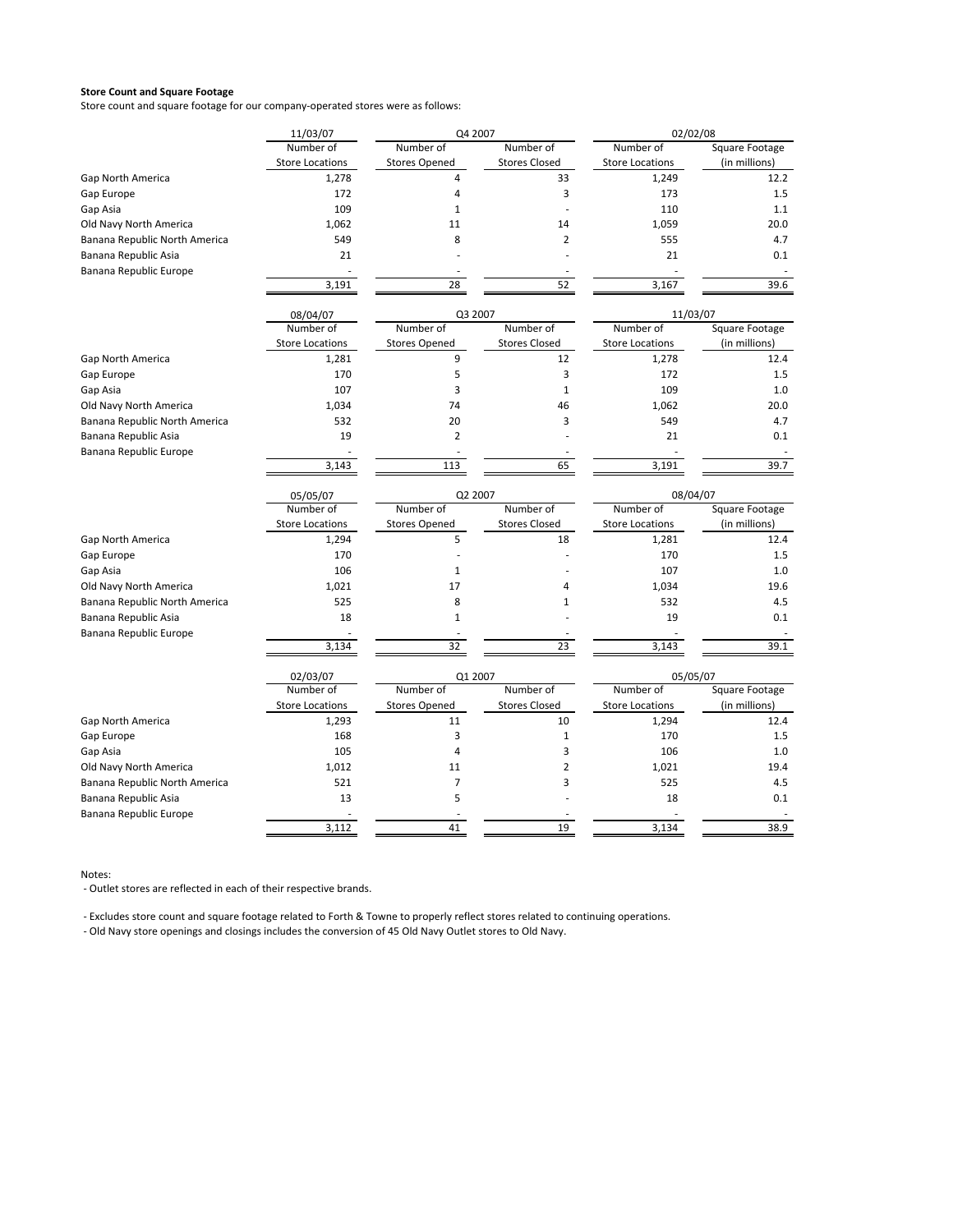Store count and square footage for our company‐operated stores were as follows:

|                                                | 10/28/06               | Q4 2006              |                      | 02/03/07               |                |
|------------------------------------------------|------------------------|----------------------|----------------------|------------------------|----------------|
|                                                | Number of              | Number of            | Number of            | Number of              | Square Footage |
|                                                | <b>Store Locations</b> | <b>Stores Opened</b> | <b>Stores Closed</b> | <b>Store Locations</b> | (in millions)  |
| Gap North America                              | 1,338                  | 5                    | 50                   | 1,293                  | 12.3           |
| Gap Europe                                     | 167                    | $\overline{2}$       | $1\,$                | 168                    | 1.5            |
| Gap Asia                                       | 102                    | 4                    | $\mathbf{1}$         | 105                    | 1.0            |
| Old Navy North America                         | 1,008                  | 8                    | $\overline{4}$       | 1,012                  | 19.3           |
| Banana Republic North America                  | 514                    | 11                   | 4                    | 521                    | 4.5            |
| Banana Republic Asia                           | 13                     |                      |                      | 13                     | 0.1            |
| Banana Republic Europe                         |                        |                      |                      |                        |                |
|                                                | 3,142                  | 30                   | 60                   | 3,112                  | 38.7           |
|                                                | 07/29/06               | Q3 2006              |                      | 10/28/06               |                |
|                                                | Number of              | Number of            | Number of            | Number of              | Square Footage |
|                                                | <b>Store Locations</b> | <b>Stores Opened</b> | <b>Stores Closed</b> | <b>Store Locations</b> | (in millions)  |
| <b>Gap North America</b>                       | 1,327                  | 14                   | 3                    | 1,338                  | 12.7           |
| Gap Europe                                     | 162                    | 5                    |                      | 167                    | 1.5            |
| Gap Asia                                       | 98                     | 6                    | $\overline{2}$       | 102                    | 1.0            |
| Old Navy North America                         | 982                    | 31                   | 5                    | 1,008                  | 19.2           |
| Banana Republic North America                  | 503                    | 14                   | 3                    | 514                    | 4.4            |
| Banana Republic Asia                           | 8                      | 5                    |                      | 13                     | 0.1            |
| Banana Republic Europe                         |                        |                      |                      |                        |                |
|                                                | 3,080                  | 75                   | 13                   | 3,142                  | 38.9           |
|                                                | 04/29/06               | Q2 2006              |                      | 07/29/06               |                |
|                                                | Number of              | Number of            | Number of            | Number of              | Square Footage |
|                                                | <b>Store Locations</b> | <b>Stores Opened</b> | <b>Stores Closed</b> | <b>Store Locations</b> | (in millions)  |
| Gap North America                              | 1,328                  | 10                   | 11                   | 1,327                  | 12.6           |
| Gap Europe                                     | 164                    | $\mathbf{1}$         | 3                    | 162                    | 1.5            |
| Gap Asia                                       | 98                     |                      |                      | 98                     | 0.9            |
| Old Navy North America                         | 971                    | 17                   | 6                    | 982                    | 18.8           |
| Banana Republic North America                  | 496                    | 9                    | $\overline{2}$       | 503                    | 4.2            |
| Banana Republic Asia                           | 8                      |                      |                      | 8                      | 0.1            |
| Banana Republic Europe                         | 3,065                  | 37                   | 22                   | 3,080                  | 38.1           |
|                                                |                        |                      |                      |                        |                |
|                                                | 01/28/06<br>Number of  | Q1 2006<br>Number of | Number of            | 04/29/06<br>Number of  | Square Footage |
|                                                | <b>Store Locations</b> | <b>Stores Opened</b> | <b>Stores Closed</b> | <b>Store Locations</b> | (in millions)  |
| Gap North America                              | 1,335                  | 11                   | 18                   | 1,328                  | 12.6           |
| Gap Europe                                     | 165                    |                      | $\mathbf{1}$         | 164                    | 1.5            |
|                                                | 91                     | $\overline{7}$       |                      | 98                     | 1.0            |
| Gap Asia                                       | 959                    | 13                   | $\mathbf{1}$         | 971                    |                |
| Old Navy North America                         | 494                    | 3                    | $\mathbf{1}$         | 496                    | 18.6<br>4.2    |
| Banana Republic North America                  |                        |                      |                      |                        |                |
| Banana Republic Asia<br>Banana Republic Europe | 4                      | 4                    |                      | 8                      |                |
|                                                | 3.048                  | 38                   | 21                   | 3,065                  | 37.9           |

Notes:

‐ Outlet stores are reflected in each of their respective brands.

‐ Excludes store count and square footage related to Forth & Towne to properly reflect stores related to continuing operations.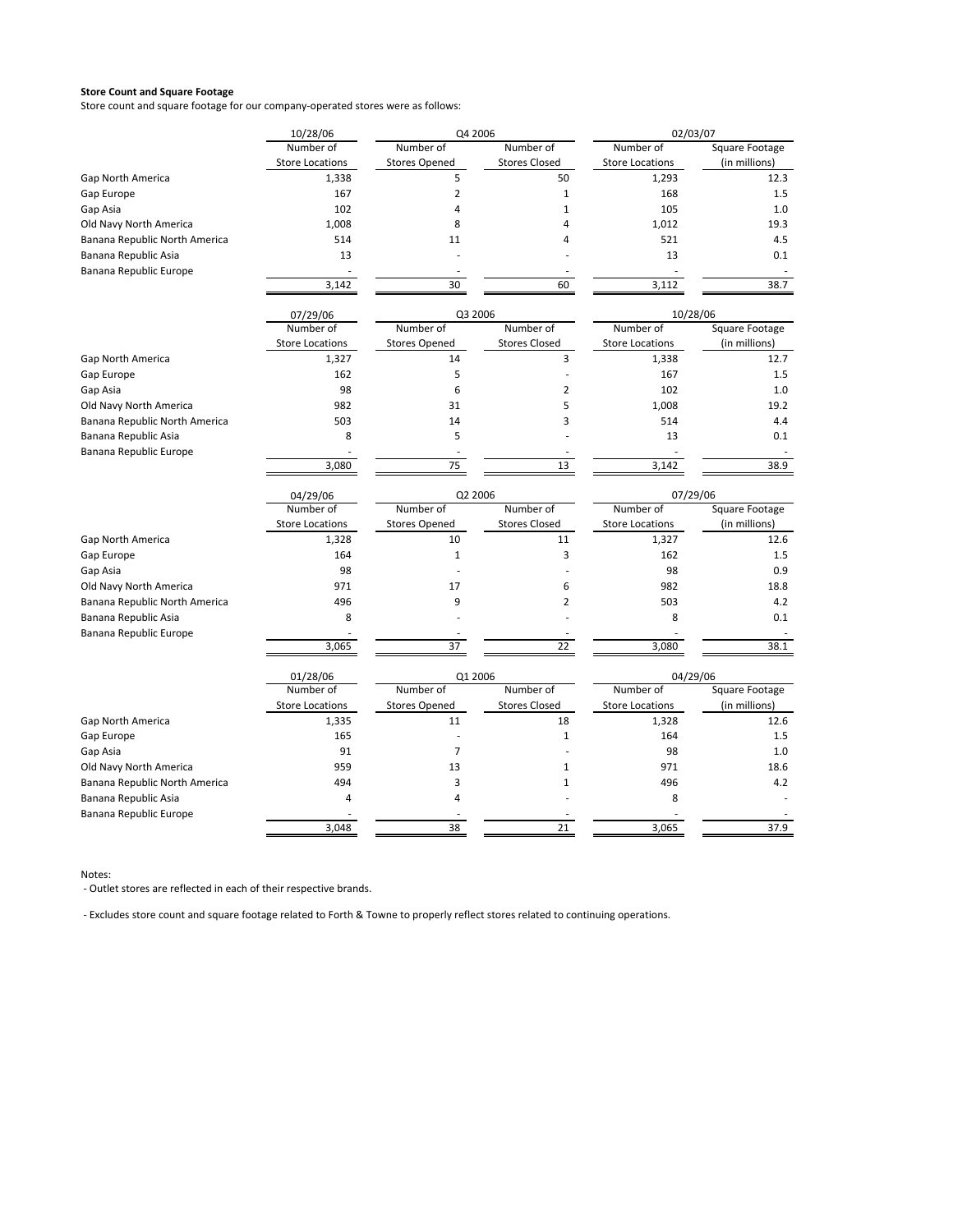Store count and square footage for our company‐operated stores were as follows:

|                               | 10/29/05               | Q4 2005              |                      | 01/28/06               |                |
|-------------------------------|------------------------|----------------------|----------------------|------------------------|----------------|
|                               | Number of              | Number of            | Number of            | Number of              | Square Footage |
|                               | <b>Store Locations</b> | <b>Stores Opened</b> | <b>Stores Closed</b> | <b>Store Locations</b> | (in millions)  |
| Gap North America             | 1,402                  | 4                    | 71                   | 1,335                  | 12.6           |
| Gap Europe                    | 165                    |                      |                      | 165                    | 1.5            |
| Gap Asia                      | 88                     | 3                    |                      | 91                     | 1.0            |
| Old Navy North America        | 958                    | 8                    | 7                    | 959                    | 18.4           |
| Banana Republic North America | 495                    | 3                    | 4                    | 494                    | 4.2            |
| Banana Republic Asia          | 4                      |                      |                      | 4                      |                |
| Banana Republic Europe        |                        |                      |                      |                        |                |
|                               | 3,112                  | 18                   | 82                   | 3,048                  | 37.7           |
|                               | 07/30/05               | Q3 2005              |                      | 10/29/05               |                |
|                               | Number of              | Number of            | Number of            | Number of              | Square Footage |
|                               | <b>Store Locations</b> | <b>Stores Opened</b> | <b>Stores Closed</b> | <b>Store Locations</b> | (in millions)  |
| <b>Gap North America</b>      | 1,385                  | 22                   | 5                    | 1,402                  | 13.1           |
| Gap Europe                    | 165                    |                      |                      | 165                    | 1.5            |
| Gap Asia                      | 85                     | 3                    |                      | 88                     | 1.0            |
| Old Navy North America        | 921                    | 43                   | 6                    | 958                    | 18.4           |
| Banana Republic North America | 473                    | 22                   |                      | 495                    | 4.1            |
| Banana Republic Asia          |                        | $\pmb{4}$            |                      | 4                      |                |
| Banana Republic Europe        |                        |                      |                      |                        |                |
|                               | 3,029                  | 94                   | 11                   | 3,112                  | 38.1           |
|                               | 04/30/05               | Q2 2005              |                      | 07/30/05               |                |
|                               | Number of              | Number of            | Number of            | Number of              | Square Footage |
|                               | <b>Store Locations</b> | <b>Stores Opened</b> | <b>Stores Closed</b> | <b>Store Locations</b> | (in millions)  |
| Gap North America             | 1,390                  | 9                    | 14                   | 1,385                  | 12.9           |
| Gap Europe                    | 167                    |                      | $\overline{2}$       | 165                    | 1.5            |
| Gap Asia                      | 84                     | $1\,$                |                      | 85                     | 0.9            |
| Old Navy North America        | 907                    | 19                   | 5                    | 921                    | 17.8           |
| Banana Republic North America | 462                    | 11                   |                      | 473                    | 4.0            |
| Banana Republic Asia          |                        |                      |                      |                        |                |
| Banana Republic Europe        |                        |                      |                      |                        |                |
|                               | 3,010                  | 40                   | 21                   | 3,029                  | 37.1           |
|                               | 01/29/05               | Q1 2005              |                      | 04/30/05               |                |
|                               | Number of              | Number of            | Number of            | Number of              | Square Footage |
|                               | <b>Store Locations</b> | <b>Stores Opened</b> | <b>Stores Closed</b> | <b>Store Locations</b> | (in millions)  |
| Gap North America             | 1,396                  | 9                    | 15                   | 1,390                  | 13.0           |
| Gap Europe                    | 169                    |                      | $\overline{2}$       | 167                    | 1.5            |
| Gap Asia                      | 78                     | 7                    | $\mathbf{1}$         | 84                     | 0.9            |
| Old Navy North America        | 889                    | 23                   | 5                    | 907                    | 17.6           |
| Banana Republic North America | 462                    | $\overline{2}$       | $\overline{2}$       | 462                    | 3.9            |
| Banana Republic Asia          |                        |                      |                      |                        |                |
| Banana Republic Europe        |                        |                      |                      |                        |                |
|                               | 2.994                  | 41                   | 25                   | 3.010                  | 36.9           |

Notes:

‐ Outlet stores are reflected in each of their respective brands.

‐ Excludes store count and square footage related to Forth & Towne to properly reflect stores related to continuing operations.